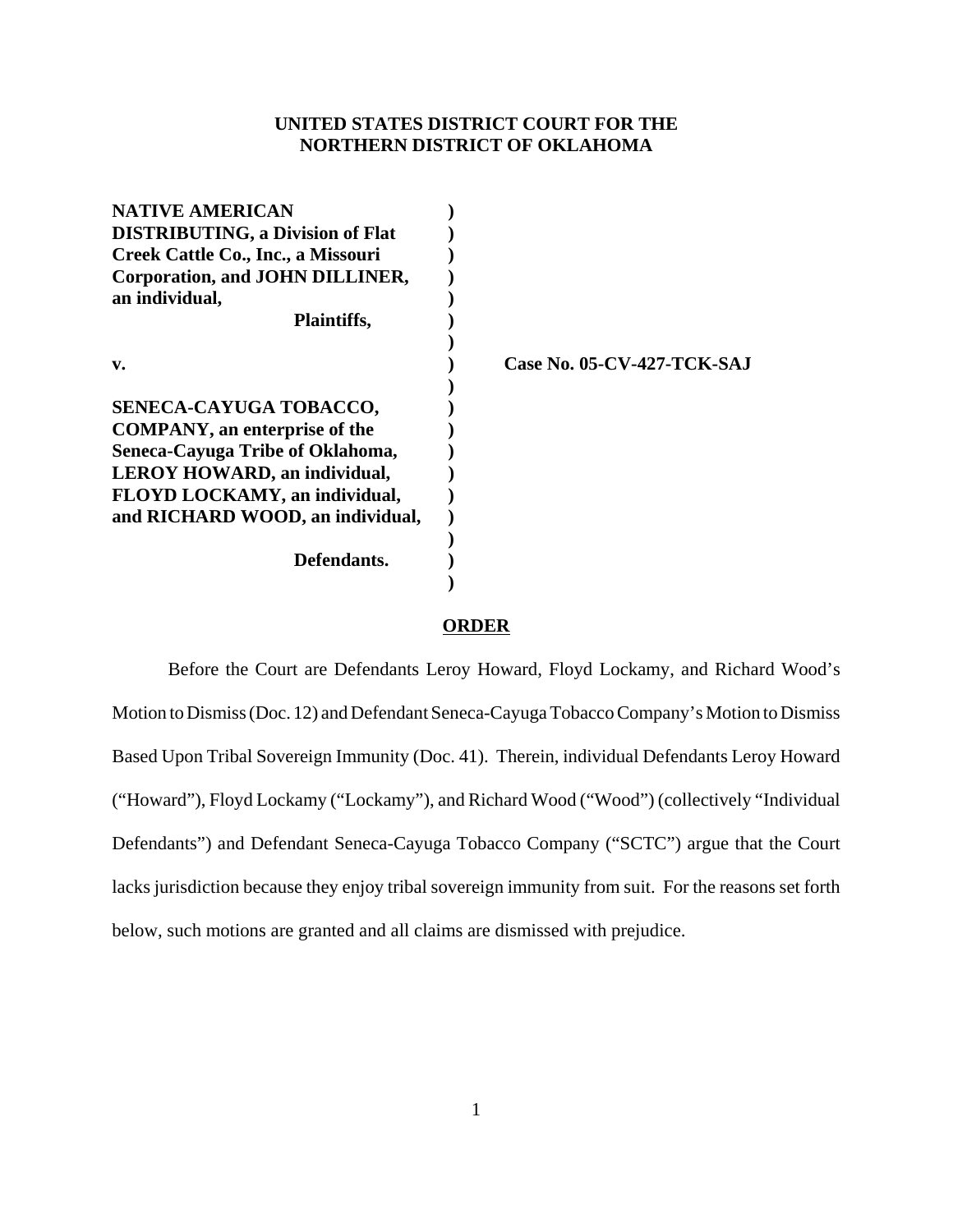### **I. Factual Background**

### **A. Parties and Claims**

Plaintiff Native America Distributing ("NAD"), a Missouri corporation, was a distributor of SCTC's tobacco products for approximately four years. Plaintiff John Dilliner ("Dilliner"), a Missouri resident, is a shareholder and officer of NAD. Dilliner is also a member of the Seneca-Cayuga Tribe of Oklahoma, which is a federally recognized tribe of Indians. NAD and Dilliner are referred to collectively as "Plaintiffs." In general terms, SCTC was, at relevant times, an unincorporated tribal enterprise that manufactured and sold tobacco products. Defendant Howard is a past Chief of the Tribe; Defendant Lockamy was at relevant times General Manager of SCTC; and Defendant Wood was at relevant times Plant Manager of SCTC. The Individual Defendants and SCTC are collectively referred to as "Defendants."

According to the Complaint, NAD was a domestic and international distributor of SCTC's tobacco products pursuant to a series of oral and written agreements between NAD and SCTC. (Compl. ¶ 10.)<sup>1</sup> NAD alleges that SCTC, under the direction of the Individual Defendants, breached the series of oral and written agreements by, *inter alia*, (1) selling directly to NAD's customers and exclusive customers of NAD's lower-tier distributors; (2) permitting diversion of products by other, more favored distributors, into NAD's protected territories; (3) undercutting NAD's pricing in both domestic and international markets; and (4) authorizing NAD to open new territories and then refusing to sell products to lower tier distributors recruited by NAD. (Compl. ¶¶ 22-30.) These

<sup>&</sup>lt;sup>1</sup> The only agreement between NAD and SCTC that is part of the record is an International Distributor Agreement ("IDA") entered June 5, 2002, whereby SCTC contracted with NAD to distribute SCTC's products in international markets. (*See* IDA, Ex. 2 to Individual Defs.' Mot. to Dismiss.)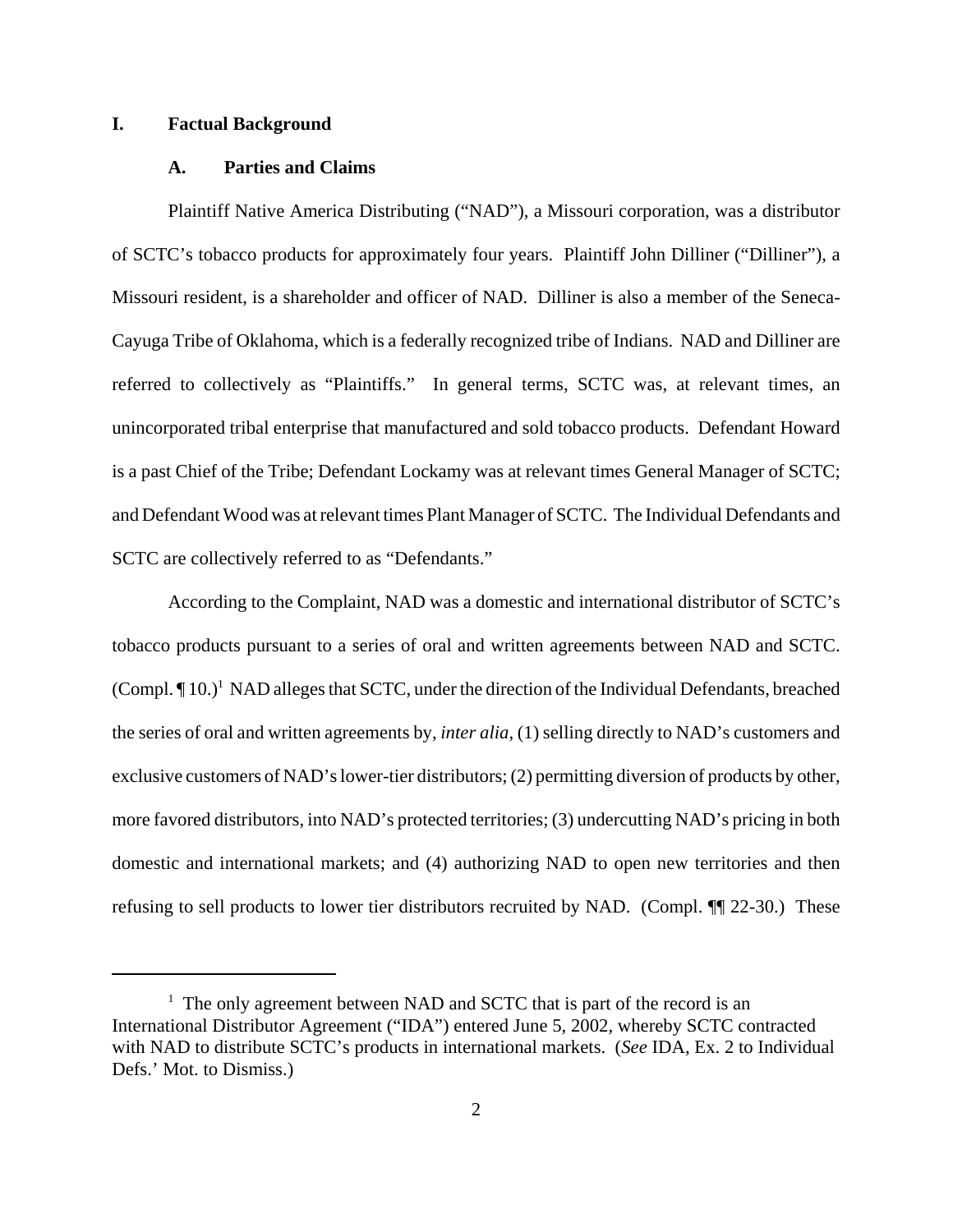alleged actions by SCTC and the Individual Defendants form the basis of NAD's first cause of action for breach of contract.

Plaintiffs' second cause of action is denominated as one for "civil conspiracy." In support of this cause of action, Plaintiffs allege, *inter alia*, that "SCTC, through the actions of its managers, Howard, Lockamy, and Wood in their individual capacities, conspired together to engage in unlawful acts by manipulating tobacco markets in Oklahoma and other states for the purpose of avoiding state tobacco escrow payments and state taxes." (Compl. ¶ 32.) It further alleges that Defendants "conspired together to engage in unlawful acts by permitting certain favored distributors to divert SCTC products between states with differing requirements under the Master Tobacco Settlement Agreement . . . and related laws, thereby manipulating tobacco markets for the benefit of the favored distributors and to the detriment of NAD and its lower-tier distributors, as well as the Tribe." (*Id.* ¶ 36.)

By separate motions to dismiss, made pursuant to Federal Rule of Civil Procedure 12(b)(1), SCTC and the Individual Defendants contend that this Court lacks subject matter jurisdiction. All Defendants argue the Court lacks jurisdiction based on the doctrine of tribal sovereign immunity. The Individual Defendants also argue, albeit briefly, that the Court lacks an independent basis for federal subject matter jurisdiction.

### **B. Tribal Documents**

### **1. The Corporate Charter**

Before turning to the motions to dismiss, it is necessary to provide background on two critical tribal documents, which are discussed throughout the Order. Pursuant to the Indian Reorganization Act, 25 U.S.C. § 461 ("IRA"), Indian tribes are authorized to organize for their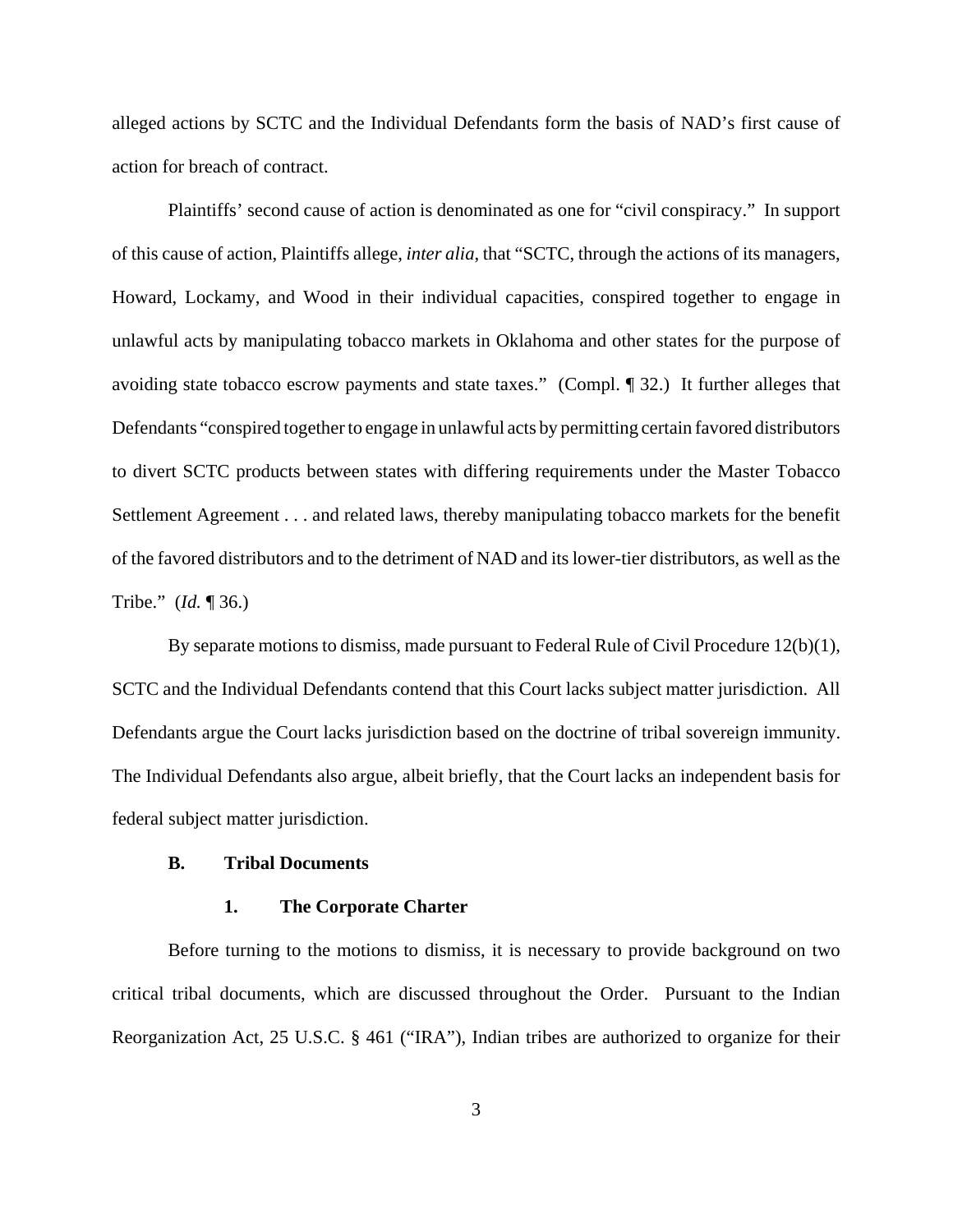common welfare and to adopt a constitution and bylaws. 25 U.S.C. § 476(a). Pursuant to a separate section of the IRA, Indian tribes are authorized to ratify a corporate charter issued by the Secretary of the Interior. 25 U.S.C. § 477. The constitutional entity created pursuant to § 476 and the corporate entity created pursuant to § 477 are considered separate and distinct entities. *See Ramey Constr. Co., Inc. v. Apache Tribe of the Mescalero Reservation*, 673 F.2d 315, 320 (10th Cir. 1982). Corporate charters issued by the Secretary of the Interior pursuant to § 477 "usually include a 'sue and be sued' clause to enable the tribes to engage in commercial activity as corporations without losing their sovereign immunity as tribes." *Seneca-Cayuga Tribe of Okla. v. State of Okla. ex rel. David L. Thompson, 874 F.2d 709, 715 n.9 (10<sup>th</sup> Cir. 1989).* 

At issue in this case is the Corporate Charter of the Seneca-Cayuga Tribe of Oklahoma (the "Corporate Charter"). The Corporate Charter was issued by the United States Secretary of the Interior on May 29, 1937 and was ratified by a majority vote of the adult members of the Tribe on June 26, 1937. (Corporate Charter, Ex. 1 to Individual Defs.' Resp. to Mot. to Dismiss.) The Corporate Charter provides that the "name of this corporation shall be the Seneca-Cayuga Tribe of Oklahoma." (*Id*.) Thus, "the Seneca-Cayuga Tribe of Oklahoma" is the name of the Tribe as a constitutional entity, and it is also the name of the corporate tribal entity. The Court will refer to the corporation created by the Corporate Charter as the "Tribal Corporation." The Court will refer to the constitutional entity created pursuant to § 476 as simply the "Tribe."

The stated purposes of the Tribal Corporation are:

(a) To define and safeguard the rights and powers of the Seneca-Cayuga Tribe of Oklahoma and its members;

(b) To advance the standard of living of the Tribe through the development of tribal resources, the acquisition of new tribal land, the preservation of existing land holdings, the better utilization of land and the development of a credit program for the Tribe;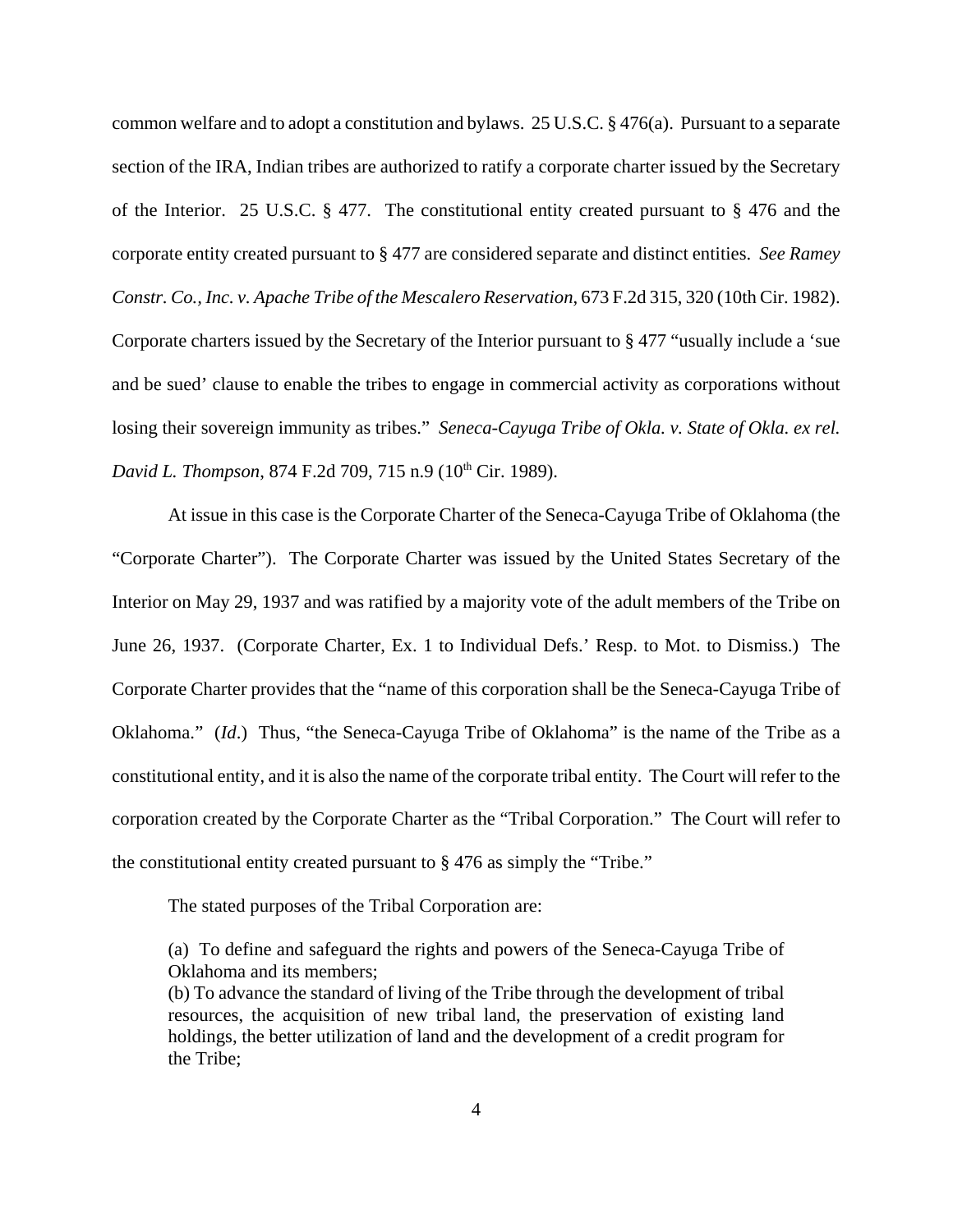(c) To promote in any other way the general welfare of the Indians of the Seneca-Cayuga Tribe of Oklahoma.

(*Id*.) The Corporate Charter lists numerous "corporate powers" of the Tribal Corporation and

provides, in relevant part:

3. The Seneca-Cayuga Tribe of Oklahoma . . . shall have the following corporate powers as provided by Section 3 of the Oklahoma Indian Welfare Act of June 26, 1936.

. . .

(b) To sue and be sued; to complain and defend in any court: Provided, however, That the grant or exercise of such power shall not be deemed a consent by the Tribe or by the United States to the levy of any judgment, lien or attachment upon the property of the Tribe other than income or chattels specially pledged or assigned.

(*Id*.) Section 3(b) of the Corporate Charter, which is hereinafter referred to as the "Sue and Be Sued

Clause," is the basis upon which NAD asserts a waiver of immunity by SCTC for purposes of the claims asserted in this case. (*See* Compl. ¶ 5.)

# **2. Tribal Resolution #03-070699**

Also relevant is Seneca-Cayuga Tribe of Oklahoma Resolution #03-070699 (the "Resolution"), which is entitled a "Resolution of the Seneca-Cayuga Tribal Business Committee Creating a Tribal Enterprise for Tobacco Manufacture, Sale, and Distribution of Tobacco Products and to Approve a Management Agreement with Humble, Riggs & Associates LLC as Manager of the Tribal Enterprise." (Resolution #03-070699, Ex. 6 to Individual Defs.' Mot. to Dismiss.) The Resolution was passed by the Seneca-Cayuga Tribal Business Committee (the "Business Committee").  $(Id.)^2$  The Resolution was signed by then-Chief Jerry R. Dilliner.<sup>3</sup> The Resolution

 $2<sup>2</sup>$  The Business Committee is empowered to act on behalf of the Tribe pursuant to Article VI of the Constitution and By-Laws of the Seneca-Cayuga Tribe of Oklahoma (the "Tribal Constitution"). (*See* Tribal Constitution, Ex. 5 to Individual Defs.' Mot. to Dismiss.)

<sup>&</sup>lt;sup>3</sup> It is unclear whether former Chief Jerry Dilliner is related to Plaintiff John Dilliner.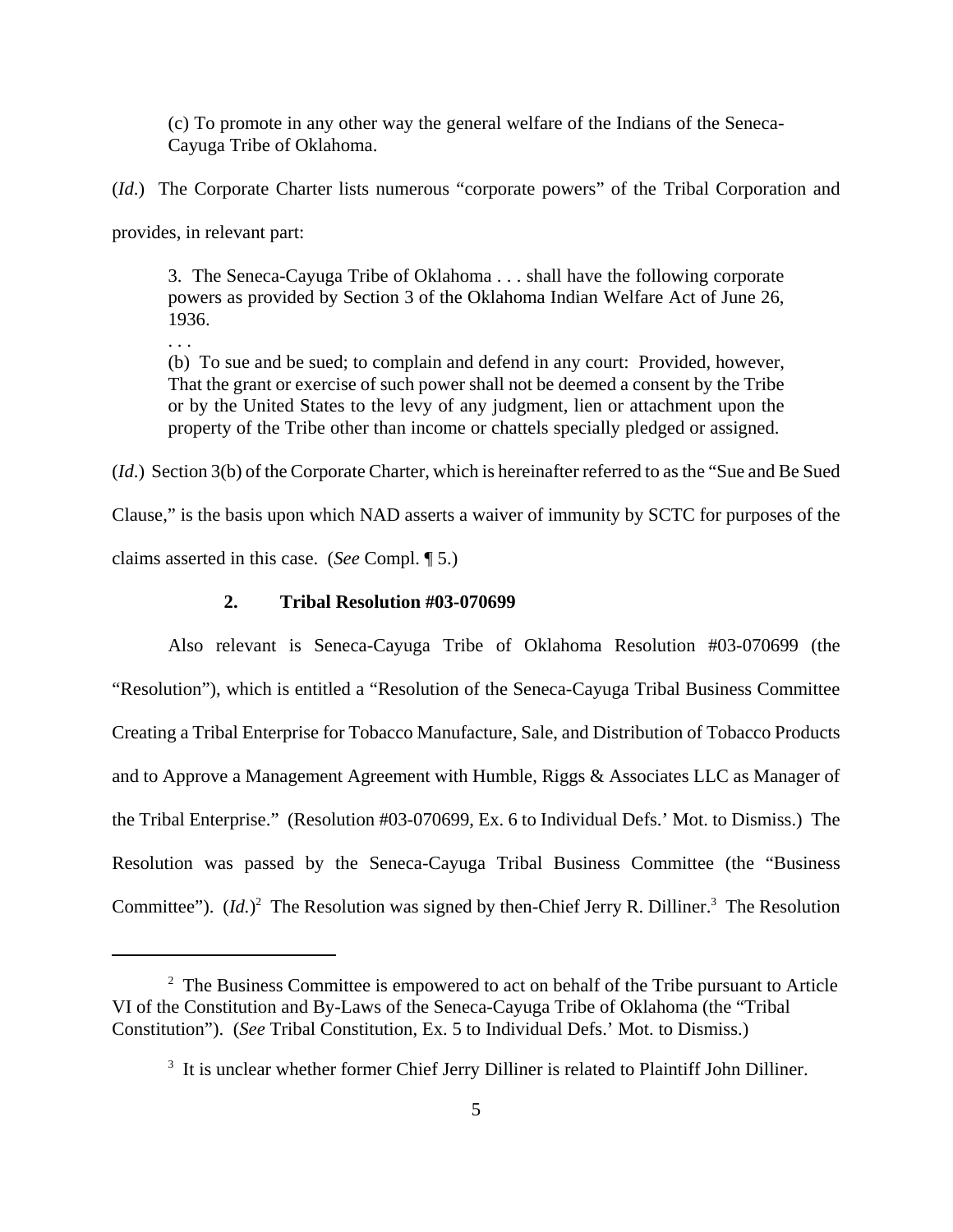does not expressly mention or name SCTC, the corporate Defendant in this case, but it is undisputed that the Resolution created the tribal enterprise that later became known as SCTC. As to creation of this tribal enterprise, the Resolution provides: "[T]he Seneca-Cayuga Tribal Business Committee hereby creates an operating division of the Tribe, a Tribal enterprise to engage in (a) the manufacture, sale, and distribution of tobacco products; and (b) any other lawful commercial activity; and declares such Tribal enterprise and its activities to be essential governmental functions of the Seneca-Cayuga Tribe." (*Id*.)

Upon creation of this new tribal enterprise, the Tribe entered into a management agreement with a firm known as Humble, Riggs & Associates ("H&R"). The Resolution therefore further provides:

The Seneca-Cayuga Tribal Business Committee approves the management agreement with Humble, Riggs  $\&$  Associates LLC in the form attached hereto as Exhibit "A," which is incorporated and made a part of this Resolution and the Chief is hereby authorized to execute four originals of the management agreement on behalf of the Seneca-Cayuga Tribe and to seek United States Department of Interior, Bureau of Indian Affairs' approval of said management agreement.

(*Id.* (emphasis added).)<sup>4</sup> According to Rick W. Riggs ("Riggs"), a partner of H&R, the management agreement between H&R and the Tribe included a waiver of sovereign immunity. (*See* Riggs Aff., Ex. 1 to Plfs.' Sur-Reply in Opp. to Individual Defs.' Mot. to Dismiss.) This is supported by the following clause in the Resolution:

<sup>&</sup>lt;sup>4</sup> The referenced management agreement is not attached to the Resolution and is not part of the record. The Business Manager for the Tribe has certified that what was provided to the Court is the "full, true and complete copy of the Resolution as the same remains on file in the Tribal Office." (*Id.*) Although the management agreement would have been a helpful addition to the record, the Court finds its absence does not materially affect the outcome of the case because it relates only to the management agreement between the Tribe and H&R and not to any agreements between Plaintiffs and Defendants.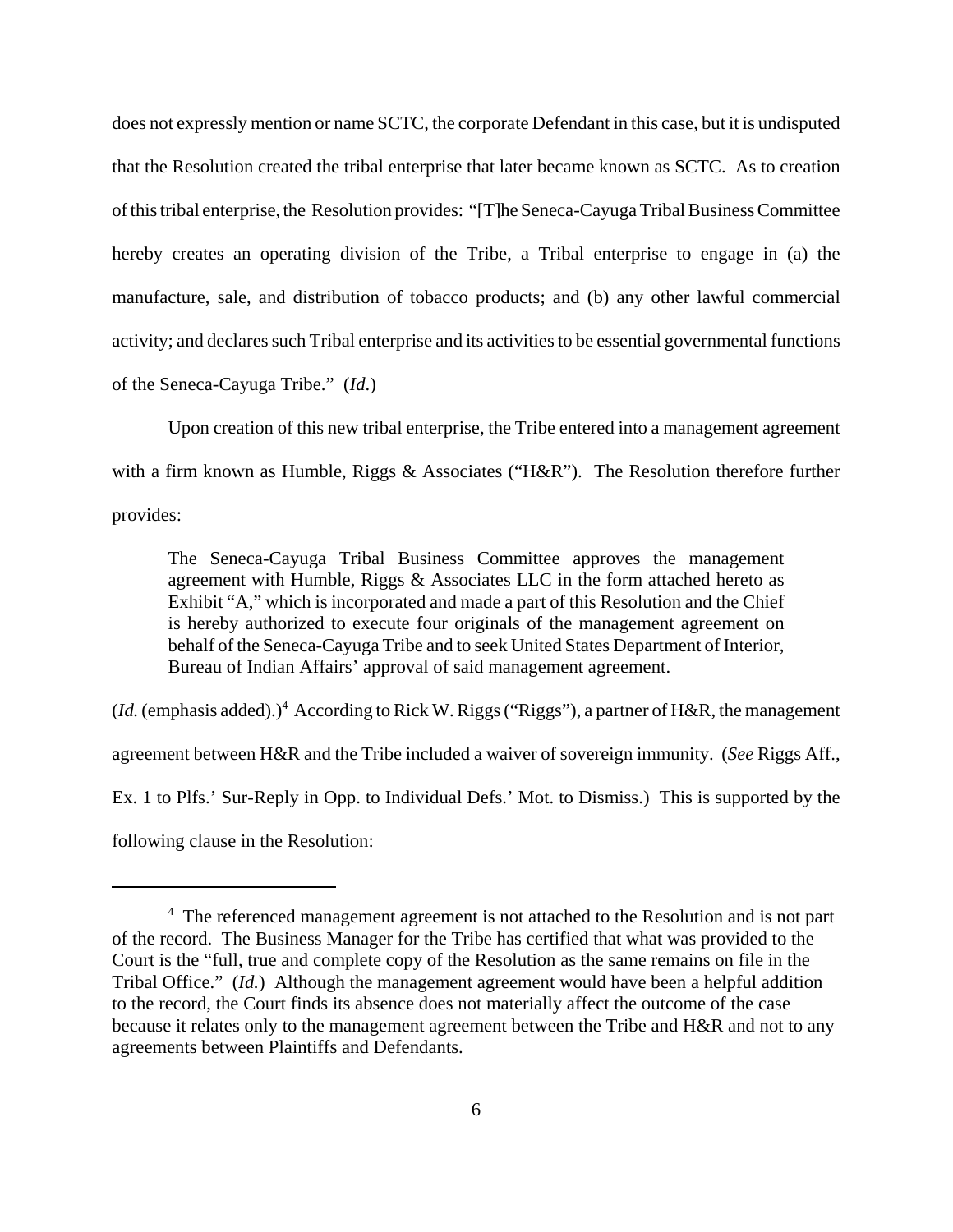The Seneca-Cayuga Tribal Business Committee waives the Tribal immunity from suit only to the limits set out in said management agreement and only to Humble Riggs & Associates LLC for enforcement of the arbitration, forum, and other obligations, rights and duties set out in the management agreement in the form attached hereto as Exhibit "A."

Thus, there is language in the Resolution referencing a waiver of sovereign immunity, but such waiver of immunity is not relevant to the relationship between Plaintiffs and Defendants in this case.

### **II. Rule 12(b)(1) Standard**

Rule 12(b)(1) motions based on lack of subject matter jurisdiction generally take one of two forms. *Holt v. United States*, 46 F.3d 1000, 1002 (10th Cir.1995). First, a moving party may make a "facial attack on the complaint's allegations as to subject matter jurisdiction." *Id.* In reviewing a facial attack on the complaint, a district court must accept the allegations in the complaint as true. *Id.* "Second, a party may go beyond allegations contained in the complaint and challenge the facts upon which subject matter jurisdiction depends." *Id.* at 1003."When reviewing a factual attack on subject matter jurisdiction, a district court may not presume the truthfulness of the complaint's factual allegations." *Id.* Instead, a court has "wide discretion to allow affidavits, other documents, and a limited evidentiary hearing to resolve disputed jurisdictional facts under Rule 12(b)(1)." *Id.* In such instances, "a court's reference to evidence outside the pleadings does not convert the motion to a Rule 56 motion." *Id.* 

As to the issue of whether an independent basis exists for federal jurisdiction, which was raised only by the Individual Defendants, the Individual Defendants do not rely on evidence outside the Complaint. Accordingly, the Court will decide this issue based on the face of the Complaint and accept all factual allegations in the Complaint as true. With respect to tribal sovereign immunity, both the Individual Defendants and SCTC rely on evidence outside the Complaint (*see, e.g.,*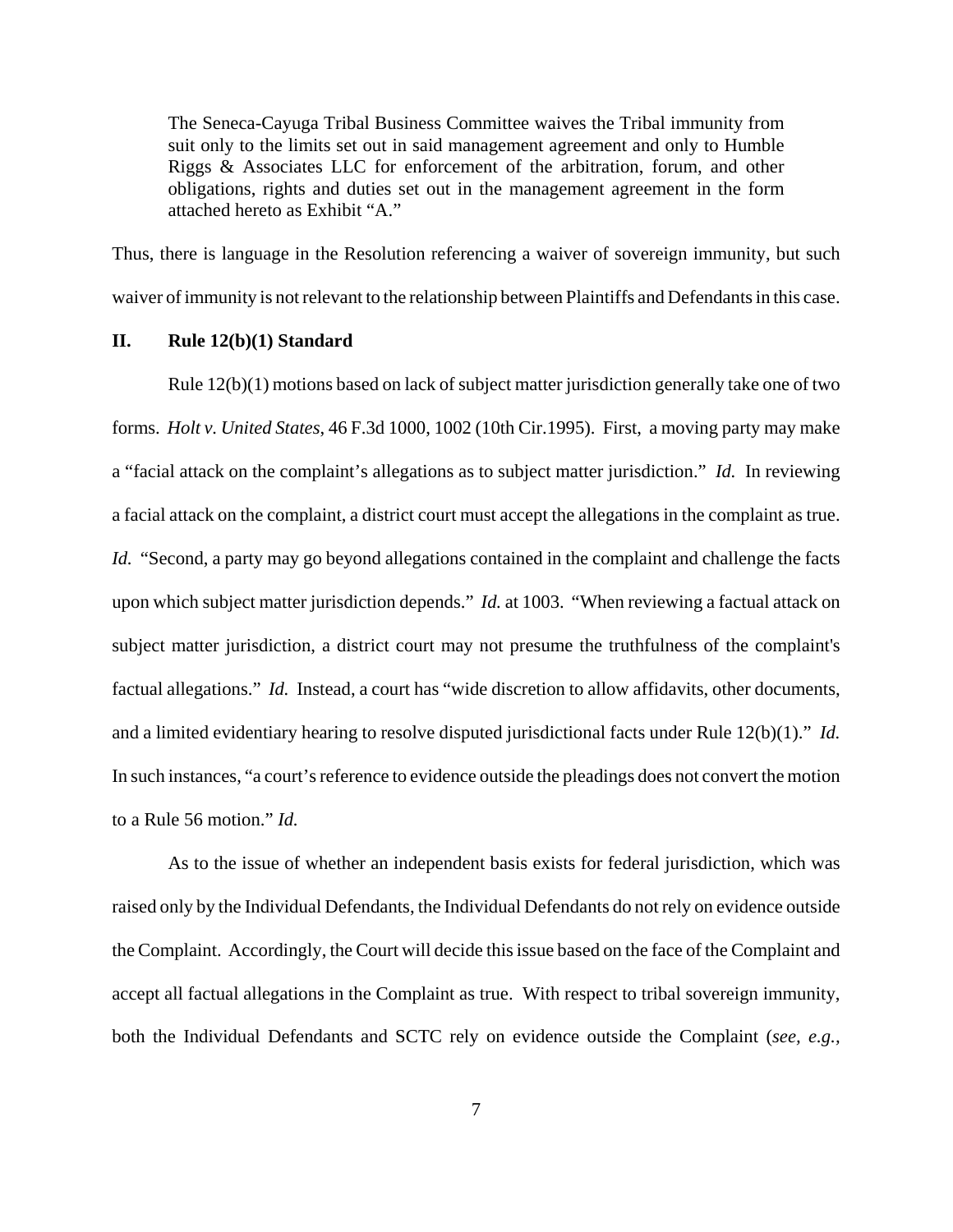Individual Defs.' Mot. to Dismiss, Exs. 1, 2, 4, 5, 6; SCTC's Reply in Support of Mot. to Dismiss, Exs. D, E) in challenging the basis upon which subject matter jurisdiction is based. Specifically, Defendants have attacked Paragraph 5 of Plaintiffs' Complaint, wherein Plaintiffs assert that Defendants have waived their tribal sovereign immunity. (Compl. ¶ 5 ("Section 3(b) of such corporate charter provides that the Tribe has the power 'to sue and be sued' . . ., which . . . confers jurisdiction upon this Court for purposes of this action.").) Plaintiffs have countered this attack with evidentiary materials of their own. (*See, e.g.*, Plf.'s Resp. to Individual Defs.' Mot. to Dismiss, Exs. 1, 2; Plf.'s Sur-reply Br. in Opp. to Individual Defs.' Mot. to Dismiss, Exs. 1, 2.) Thus, the Court may rely on evidence outside the pleadings in resolving the issue of tribal sovereign immunity without converting the motion to one for summary judgment.<sup>5</sup>

### **III. Independent Basis for Federal Jurisdiction**

In their motion to dismiss, the Individual Defendants argue the Court lacks subject matter jurisdiction under 28 U.S.C. §§ 1331 or 1332. In response, Plaintiffs argue the Complaint is sufficient to plead federal claims arising under the Sherman Act, 15 U.S.C. § 1, *et seq*., despite Plaintiffs' failure to expressly reference the Sherman Act in its Complaint. Plaintiffs further argue that the issues presented require interpretation of tribal documents, including the Corporate Charter, and that interpretation of such documents is sufficient to create federal question jurisdiction. In their Reply, the Individual Defendants do not dispute that Plaintiffs' second cause of action states a claim under the Sherman Act and make no further attempt to demonstrate that the Complaint does not raise

<sup>&</sup>lt;sup>5</sup> Magistrate Judge Frank H. McCarthy denied Plaintiffs the opportunity to conduct discovery on jurisdictional issues, and the Court affirmed this ruling. (*See* Docs. 31, 36.) The Court again finds there are no questions presented upon which discovery would potentially assist Plaintiffs.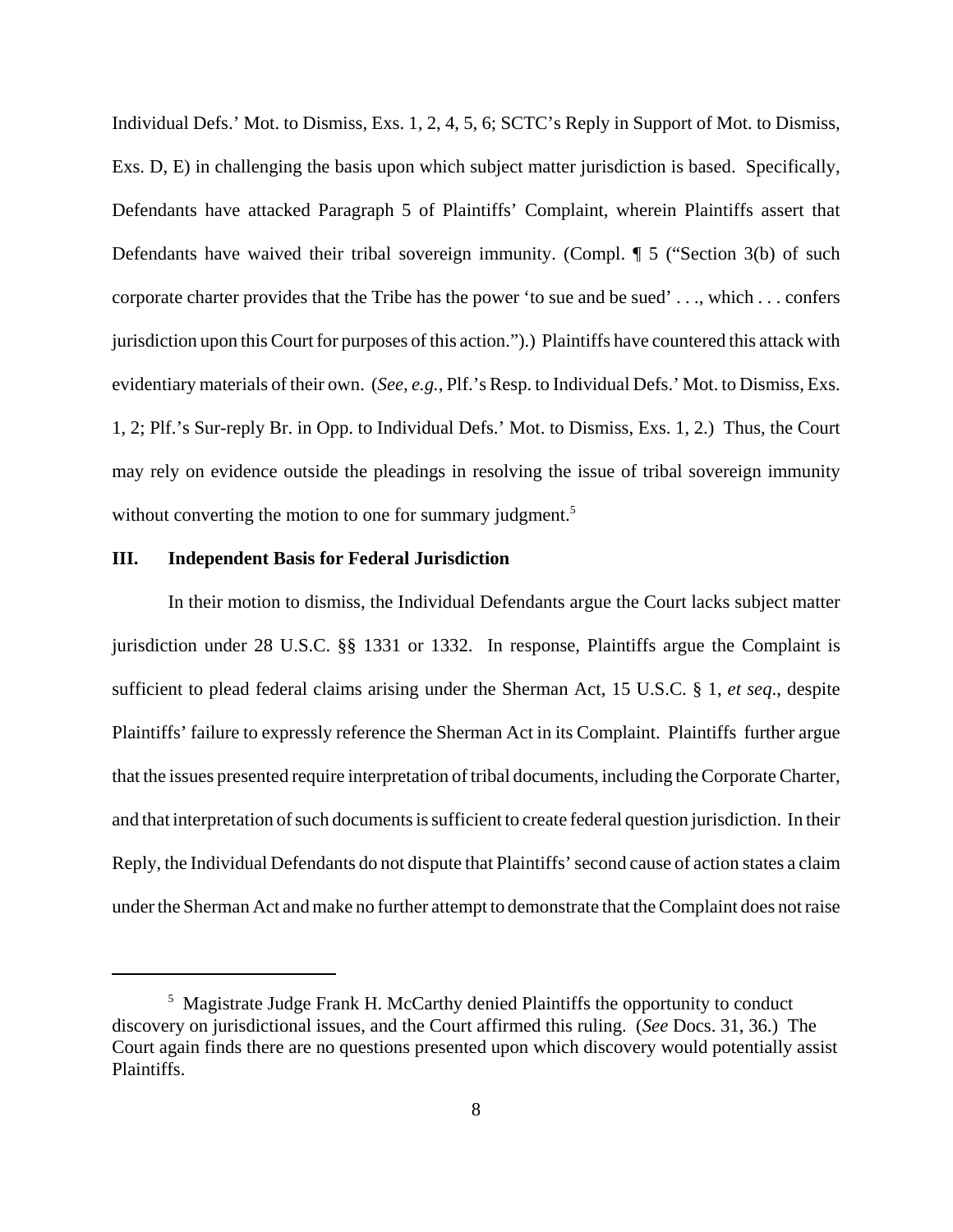a federal question, leading the Court to believe that the Individual Defendants concede this point and rely exclusively on sovereign immunity as their basis for dismissal. Nonetheless, the Court has an obligation to consider whether there is an independent basis for federal subject matter jurisdiction. *See 1mage Software, Inc. v. Reynolds & Reynolds Co.*, 459 F.3d 1044,1048 (10th Cir. 2006) (stating that federal courts have an independent obligation to determine whether subject-matter jurisdiction exists). The Court must consider this issue before it considers the jurisdictional issue of tribal sovereign immunity. *See Ninigret Dev. Corp. v. Narragansett Indian Wetuomuck Hous. Auth.*, 207 F.3d 21, 28 (1st Cir. 2000) ("[A]lthough tribal sovereign immunity is jurisdictional in nature, consideration of that issue always must await resolution of the antecedent issue of federal subjectmatter jurisdiction.").

In their second cause of action, Plaintiffs allege that Defendants, *inter alia*, conspired to engage in unlawful acts by manipulating tobacco markets in Oklahoma and other states for the purpose of avoiding state tobacco escrow payments and state taxes. Plaintiffs further allege that Defendants conspired to engage in unlawful acts by permitting certain favored distributors to divert SCTC products between states with differing requirements under the Master Tobacco Settlement Agreement, thereby manipulating tobacco markets for the benefit of certain favored distributors. (Compl. ¶¶ 31-42.) Accepting these allegations as true, and in the absence of any argument by Defendants to the contrary, the Court concludes that these allegations are sufficient to plead a cause of action under Sections 1 and 13a of the Sherman Act. These Sections of the Sherman Act prohibit, respectively, conspiracies in restraint of trade and conspiracies to engage in price discrimination. *See* 15 U.S.C. §§ 1, 13a. Accordingly, the Court finds that the Complaint presents a federal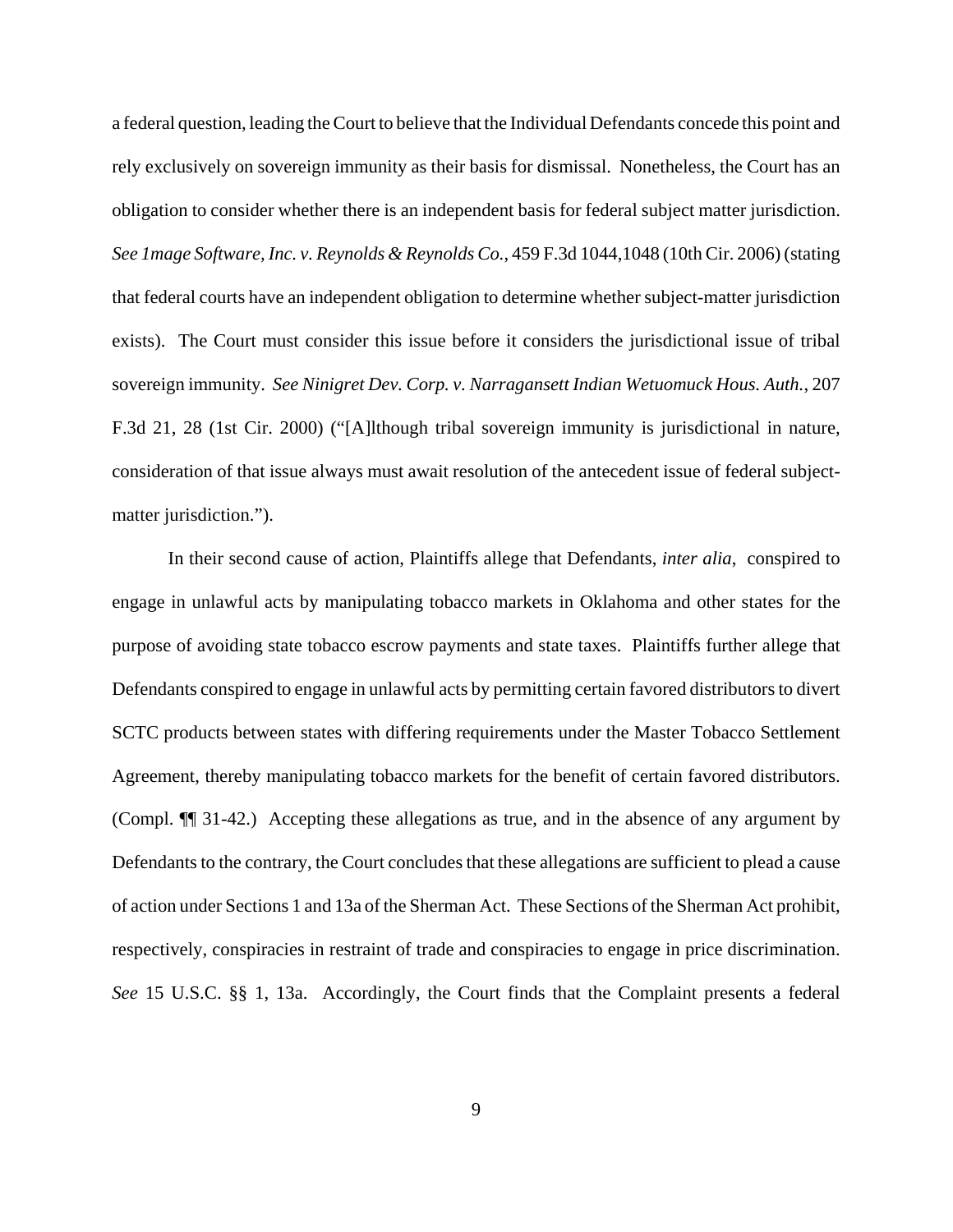question, such that the Court has an independent basis for jurisdiction pursuant to 28 U.S.C. § 1331.<sup>6</sup>

### **IV. Sovereign Immunity of SCTC**

# **A. Sovereign Immunity Generally Extends to Commercial Activities of Tribes and Sub-entities of Tribes**

"As a matter of federal law, an Indian tribe is subject to suit only where Congress has authorized the suit or the tribe has waived its immunity." *Kiowa Tribe of Okla. v. Mfg. Tech., Inc.*, 523 U.S. 751 (1998). Traditionally, courts have regarded tribal immunity as "an aspect of the tribes' inherent sovereignty" and have "treated tribal immunity as 'necessary to preserve the autonomous political existence of the tribes and to preserve tribal assets.'" *Ute Distribution Corp. v. Ute Indian Tribe*, 149 F.3d 1260, 1264 n.7 (10th Cir. 1998). In 1998, the Supreme Court questioned these traditional bases for tribal immunity:

There are reasons to doubt the wisdom of perpetuating the doctrine. At one time, the doctrine of tribal immunity from suit might have been thought necessary to protect

<sup>&</sup>lt;sup>6</sup> Interpretation of the Corporate Charter, which was issued by the Secretary of the Interior pursuant to the IRA, may also present a federal question that would give rise to jurisdiction pursuant to 28 U.S.C. § 1331. *See Tenneco Oil Co. v. Sac and Fox Tribe of Indians of Okla.*, 725 F.2d 572, 575 (10th Cir. 1984) ("An inquiry into whether Congress has in fact limited tribal sovereign immunity in a given case necessarily triggers federal concerns."). *But see Ninigret Dev. Corp.*, 207 F.3d at 28 (stating that the "mere presence of a tribal sovereign immunity defense does not, in and of itself, 'convert a suit otherwise arising under state law into one which, in the statutory sense, arises under federal law'") (quoting *Okla. Tax Comm'n v. Graham*, 489 U.S. 838, 841 (1989)). The Court does not reach this question but instead bases the existence of subject matter jurisdiction on the federal question created by the claim arising under the Sherman Act. The Court also does not reach the question of whether diversity jurisdiction exists. However, the Court observes that an "Indian tribe is not considered to be a citizen of any state" and "the presence of an Indian tribe destroys complete diversity." *Ninigret Dev. Corp.*, 207 F.3d at 27. Although the Tenth Circuit has indicated that "[a]n Indian tribe may become a corporation by being chartered under the Indian Reorganization Act, 25 U.S.C. § 477" and that "such a corporate entity may be considered a citizen of the state of its principal place of business for diversity jurisdiction purposes," s*ee Gaines v. Ski Apache*, 8 F.3d 726, 729 (10th Cir. 1993), the Court concludes, as explained in detail below, that SCTC is an enterprise of the Tribe and not the Tribal Corporation.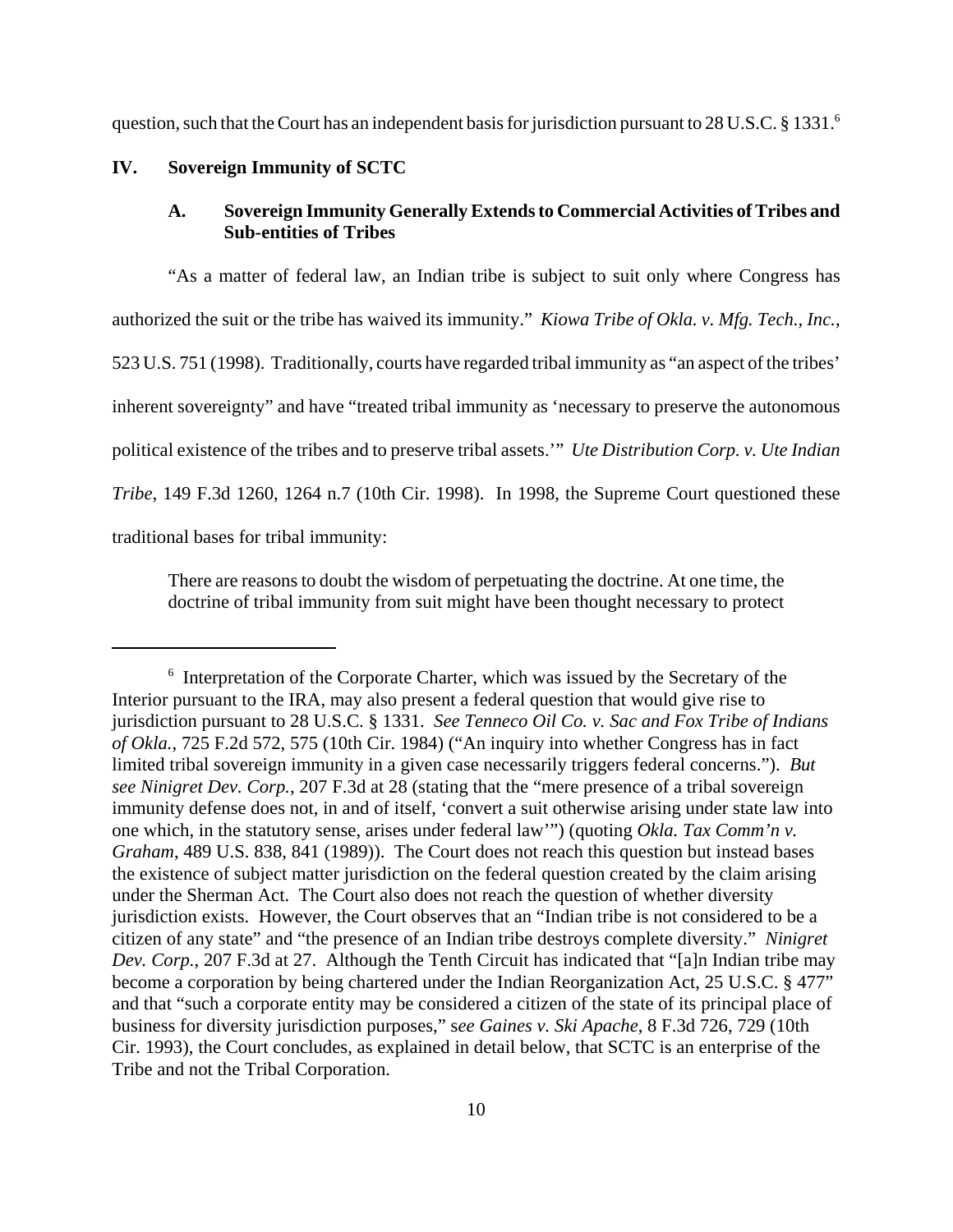nascent tribal governments from encroachments by States. In our interdependent and mobile society, however, tribal immunity extends beyond what is needed to safeguard tribal self-governance. This is evident when tribes take part in the Nation's commerce. Tribal enterprises now include ski resorts, gambling, and sales of cigarettes to non-Indians. In this economic context, immunity can harm those who are unaware that they are dealing with a tribe, who do not know of tribal immunity, or who have no choice in the matter, as in the case of tort victims.

Kiowa Tribe of Okla., 523 U.S. at 758 (citations omitted).<sup>7</sup> Despite the Supreme Court's hesitancy to perpetuate the sovereign immunity doctrine in light of Indian tribes' significant presence in the global economy, the Court ultimately determined that it was Congress' role, and not that of the courts, to decide whether and under what circumstances to abrogate tribal immunity. *Id.* (noting that "Congress is in a position to weigh and accommodate the competing policy concerns and reliance interests" and that "[t]he capacity of the Legislative Branch to address the issue by comprehensive legislation counsels some caution by us in this area"). Accordingly, the Supreme Court declined to revisit case law and held that "[t]ribes enjoy immunity from suits on contracts, whether those contracts involve governmental or commercial activities and whether they were made on or off reservation." *Id*; *see also Ute Distribution Corp.*, 149 F.3d at 1264 n.7 ("[U]ntil Congress acts, tribes are entitled to immunity form suit."). Thus, absent an express waiver by Congress or a tribe itself, the doctrine of tribal immunity extends to commercial activities of tribes.

In addition, as a general rule, sovereign immunity of tribes extends to sub-entities or enterprises of a tribe. *See Ramey Constr. Co., Inc. v. Apache Tribe of the Mescalero Reservation*, 673 F.2d 315, 320 (10th Cir. 1982) (reasoning that, based on trial court's finding that resort was a sub-entity of the tribe rather than a "separate corporate entity," the resort was "clothed with the

<sup>&</sup>lt;sup>7</sup> SCTC is a multi-million dollar tobacco that sells tobacco products in the domestic and international market. It is an example of the type of tribal enterprise "that take[s] part in the Nation's commerce," as described by the Supreme Court in *Kiowa Tribe*.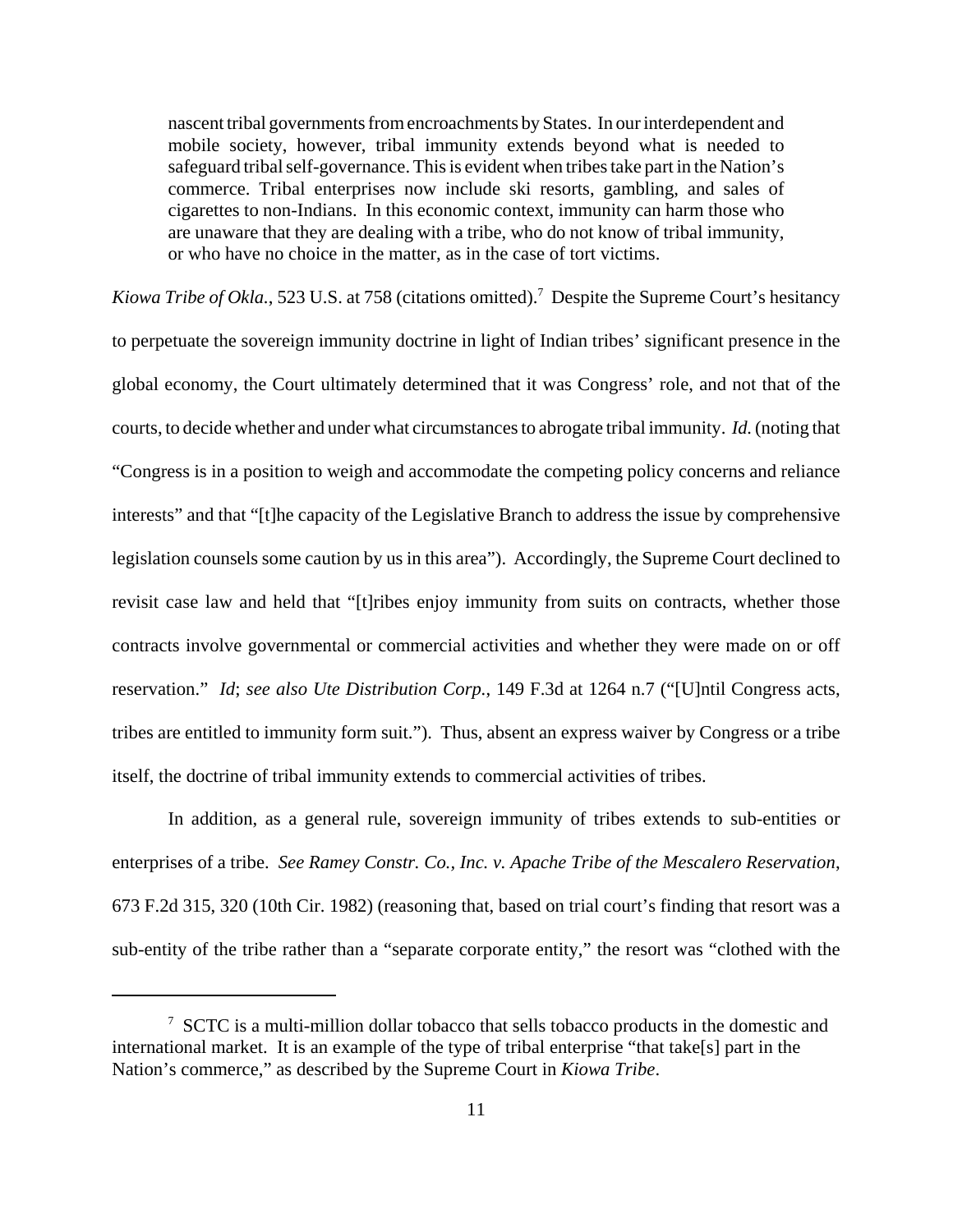sovereign immunity of the Tribe"); *S. Unique Ltd. v. Gila River Pima-Maricopa Indian Cmty.*, 674 P.2d 1376, 1379 (Ariz. App. 1983) (reasoning that, absent an express waiver, subordinate economic organizations of Indian tribes are immune from suit). In this case, it is undisputed that SCTC was, at relevant times, an enterprise or sub-entity of either the Tribe or the Tribal Corporation, rather than a wholly separate corporate entity. (*See Compl*. ¶ 3 (identifying SCTC as an "enterprise of the Tribe"); IDA, Ex. 2 to Individual Defs.' Mot. to Dismiss (stating in opening paragraph of contract that SCTC is an "enterprise of the Seneca-Cayuga Tribe"; SCTC Resolution, Ex. 6 to Individual Defs.' Mot. to Dismiss at 1 (stating in "whereas" paragraph of tribal resolution that entity created by Tribe to engage in manufacture, sale, and distribution of tobacco products is "an operating division of the Tribe".).) $8$  Indeed, Plaintiffs do not contend that SCTC was never entitled to sovereign immunity due to its lack of affiliation with the Tribe. Plaintiffs contend that SCTC has expressly waived immunity because it is an enterprise of the Tribal Corporation that is subject to the Sue and Be Sued Clause in the Corporate Charter. (Compl. ¶ 5.) Accordingly, SCTC is a tribal entity that is "clothed with the sovereign immunity of the Tribe" absent an express waiver of such immunity. *See Ramey*, 673 F.2d at 320.

### **B. Waiver by Virtue of "Sue and Be Sued Clause" in Corporate Charter**

A waiver of sovereign immunity cannot be implied but must be unequivocally expressed.

<sup>&</sup>lt;sup>8</sup> Without supporting documentation or explanation, Plaintiffs state that "SCTC has recently been incorporated under a new tribal statute." (Plfs.' Sur-Reply in Opp. to SCTC's Mot. to Dismiss Dilliner 4.) The Court is unsure of the basis for this statement or what effect this "incorporation" has on SCTC's status. However, the current status of SCTC is irrelevant because jurisdiction "depends upon the state of things at the time of the action brought." *Symes v. Harris*, 472 F.3d 754, 758 (10<sup>th</sup> Cir. 2006) (quotation omitted). Specifically, "jurisdiction depending on the condition of the parties [] is governed by that condition as it was at the commencement of the suit." *Id.*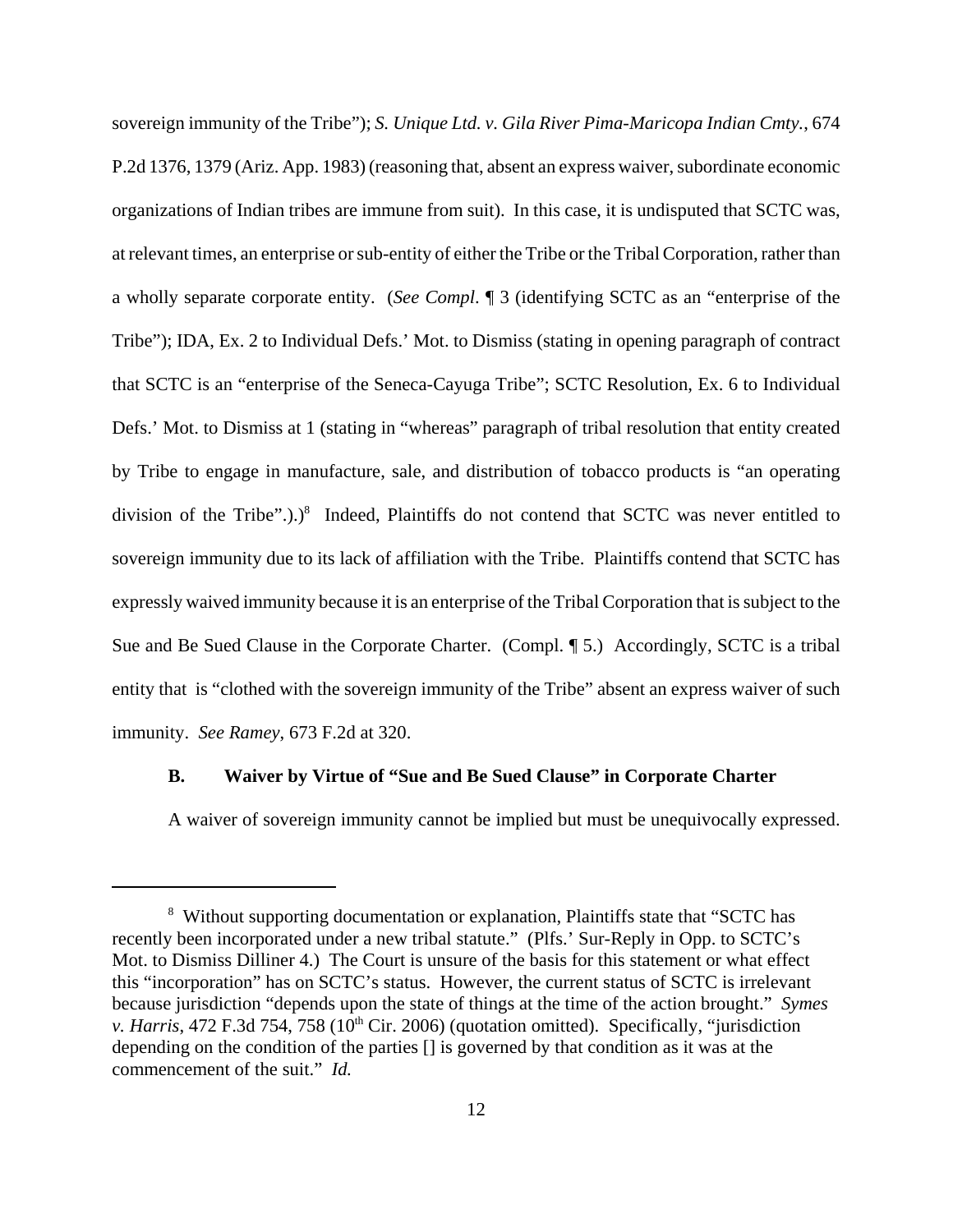*Ute Distribution Corp.*, 149 F.3d at 1263*.* In this case, Plaintiffs rely on the Sue and Be Sued Clause in the Corporate Charter as SCTC's express waiver of immunity for purposes of SCTC's dealings with Plaintiffs. Under Tenth Circuit law, sue and be sued clauses in corporate charters function as express waivers of immunity if they are found to apply to the tribal entity sued in the litigation. *See id.* at 1268 ("Although courts have held that a 'sue and be sued' clause in a tribe's corporate charter may constitute a waiver of immunity of the tribal corporation, this waiver is limited to actions involving the corporate activities of the tribe and does not extend to actions of the tribe in its capacity as a political governing body")*; Ramey Constr. Co.*, 673 F.2d at 320 (finding that "sue and be sued" clause in a tribal corporate charter did not serve as a waiver of sovereign immunity in that case because the plaintiff contracted and dealt only with the tribe as a constitutional entity and not with the tribal corporate entity). The difficult issue when dealing with a sue and be sued clause is not whether the language contained in the clause is sufficiently explicit to constitute a waiver; it is whether the clause actually applies to the tribal entity being sued. *See, e.g., S. Unique Ltd.*, 674 P.2d at 1381 ("The threshold question that must be answered is whether the 'sue and be sued clause' in the corporate charter has any application to this case.").

Unlike the Tenth Circuit cases of *Ramey* and *Ute*, wherein the tribes were named defendants, the Tribe itself is not a named Defendant in this lawsuit. Therefore, the precise issue is not whether suit has been brought against the Tribe as a constitutional entity or the Tribe as a corporate entity. *See, e.g., Ute Distribution Corp.*, 149 F.3d at 1269 (remanding case "to the district court to determine whether the tribal corporate entity is both a named and proper defendant in this case" where named defendant was the "Ute Indian Tribe" and the Complaint was ambiguous as to whether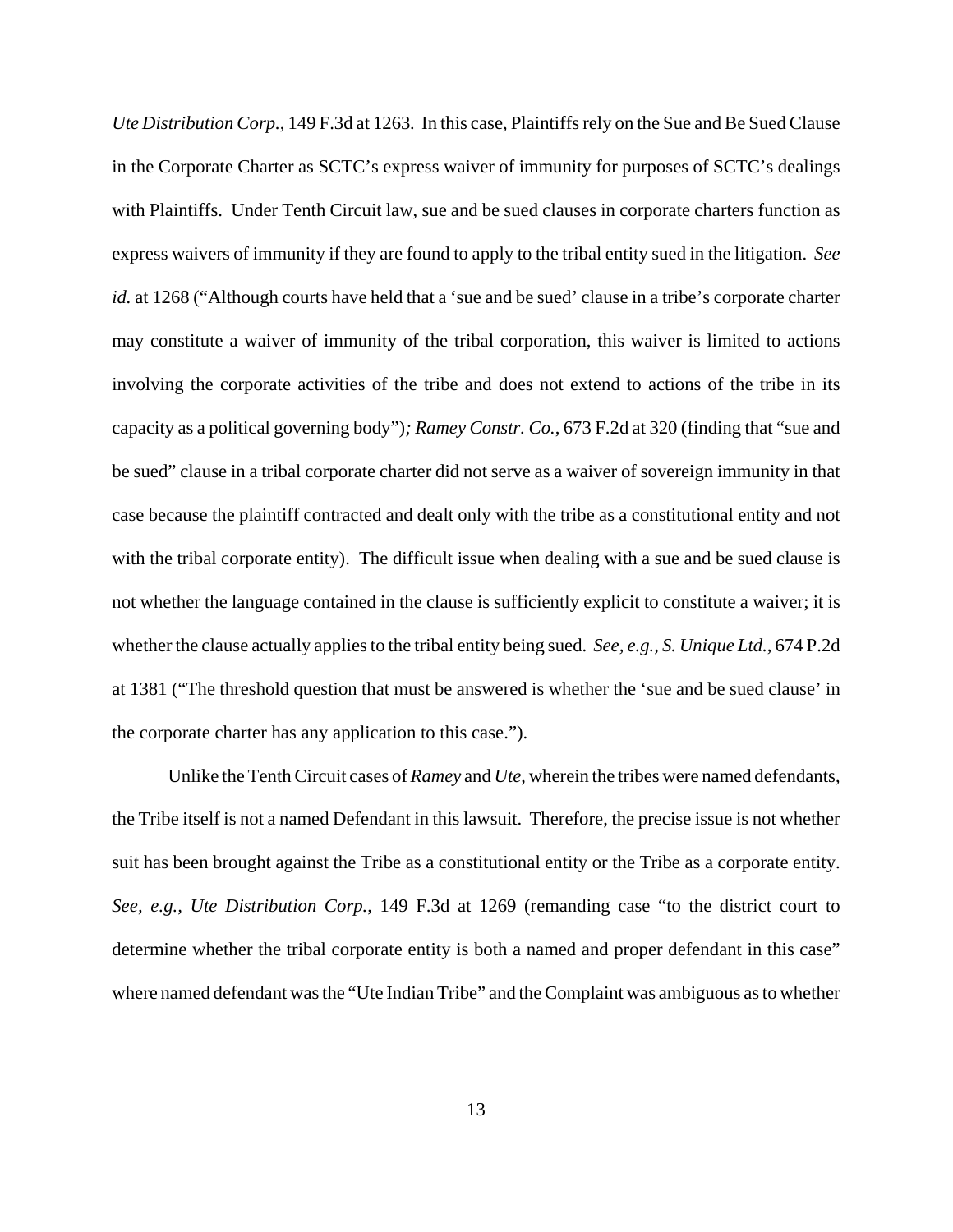tribe was being sued as constitutional entity or corporate entity). $9$  Nor is the precise issue whether Plaintiffs contracted and dealt with the Tribe as a constitutional entity or a corporate entity. *See, e.g., Ramey Constr. Co.*, 673 F.2d at 320 (holding that "[a]lthough the evidence on these issues was disputed at trial, the record supports both of the district court's findings [that plaintiff contracted and dealt with tribe as governmental entity and not corporate entity]" and that "the consent to suit clause in the corporate charter of the [tribe] in no way affects the sovereign immunity of the Tribe as a constitutional entity).

Instead, in this case, it is undisputed that Plaintiffs contracted and dealt with a tribal "enterprise" known as SCTC. In this situation, the crucial question becomes whether SCTC, in its dealings with Plaintiffs, functioned as an enterprise of the Tribe or the Tribal Corporation. *See S. Unique Ltd.*, 674 P.2d at 1378 (in determining whether an enterprise of the tribe known as Gila River Farms ("GRF") was entitled to tribal sovereign immunity, stating issue as whether GRF was an "entity created by and under the control" of the tribal corporation or whether GRF was a "subordinate economic organization" of the tribal governmental organization). If SCTC is an enterprise of the Tribe (as a governmental entity), immunity has not been waived. If SCTC is an enterprise of the Tribal Corporation, immunity has been waived by virtue of the Sue and Be Sued Clause in the Corporate Charter. *See S. Unique Ltd.,* 674 P.2d at 1381-82.10

<sup>&</sup>lt;sup>9</sup> Due to changes in the procedural posture of the case following remand, the Ute Tribe voluntarily waived sovereign immunity. *Ute Distribution Corp. v. Norton*, No. 01-4020, 2002 WL 1722061, at  $*$  2 (10<sup>th</sup> Cir. July 25, 2002). Thus, it appears the district court never addressed this issue on remand.

 $10$  In framing the issue in this manner, the Court rejects two initial arguments made by SCTC. First, the Court rejects the argument that a sue and be sued clause in a tribal corporate charter is not itself a waiver of immunity but instead a clause that grants the power to waive immunity in particular instances. *See Ramey Constr. Co.*, 673 F.2d at 320 (finding that sue and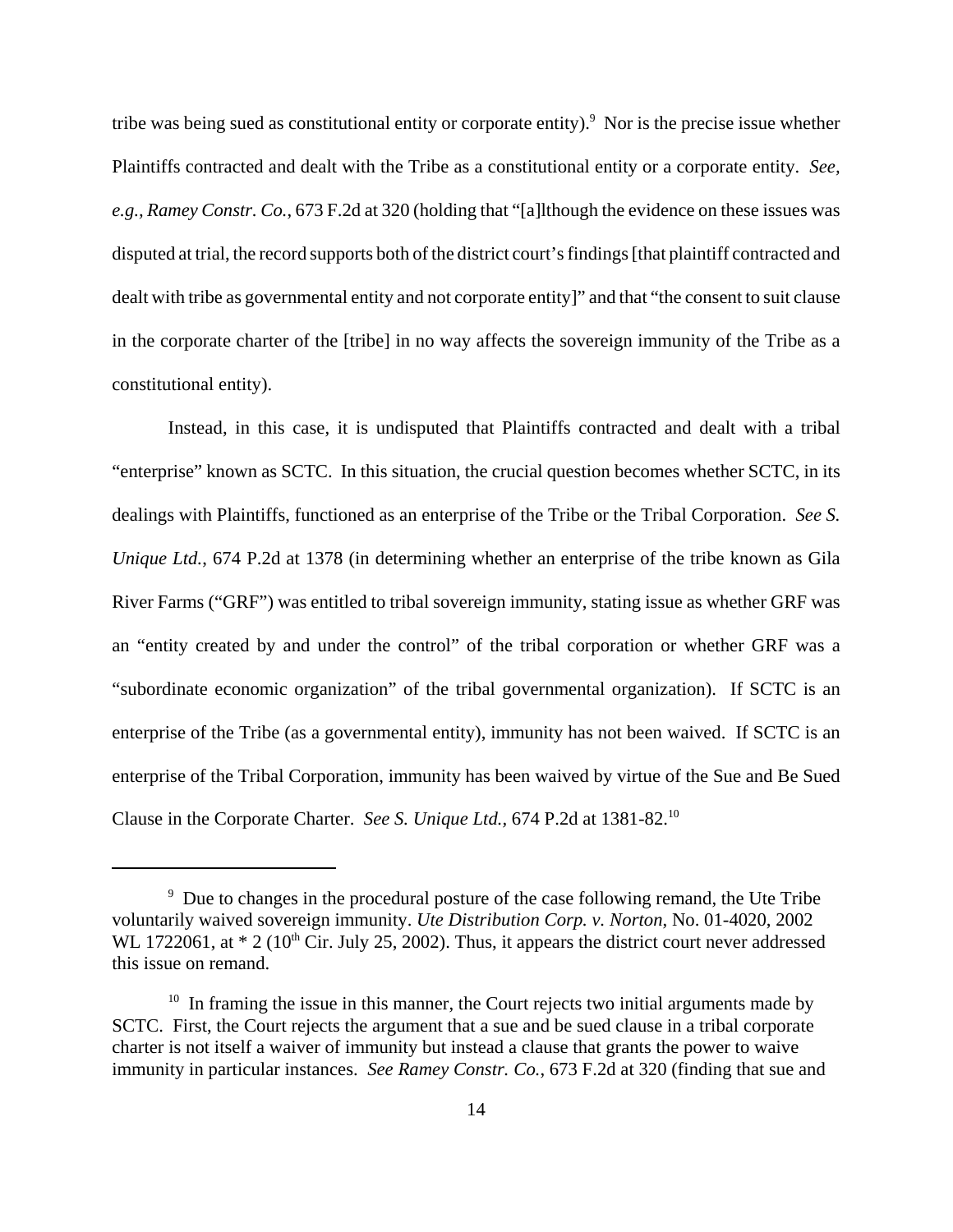# **C. Status of SCTC as Enterprise of Tribe or Tribal Corporation**

In determining whether SCTC was, at relevant times, an enterprise of the Tribe or the Tribal Corporation, the Court begins with the language of the Resolution, the general terms of which are described above. In the Resolution, the Business Committee expressly "declares such Tribal enterprise [SCTC] and its activities as *essential governmental functions* of the Seneca-Cayuga Tribe." (Ex. 6 to Individual Defs.' Mot. to Dismiss.) This resolution was passed July 6, 1999, before any events giving rise to the lawsuit took place and before SCTC entered any contracts with Plaintiffs. Thus, the Tribe declared at the time it formed SCTC that SCTC would function as an operating division of the Tribe in its governmental capacity. In addition, Paul Spicer ("Spicer"), Chief of the Tribe at the time of SCTC's formation, testified:

The Seneca-Cayuga Tobacco Company was created *as an operating division of the Tribe in its governmental capacity*, as is reflected in the resolution founding the Company. The Seneca-Cayuga Tobacco Company is not operated as a federally chartered corporation. . . . The Seneca-Cayuga Tribe has never waived its sovereign immunity for the Seneca-Cayuga Tobacco Company in any of its dealings with Native American Distributing or John Dilliner.

(Spicer Aff., Ex. 4 to Individual Defs.' Mot. to Dismiss, ¶¶ 3,7 (emphasis added).) Thus, the Tribe currently declares that SCTC was created as an operating division of the Tribe as governmental entity and not the Tribal Corporation. The Court finds the Resolution and Spicer's testimony to be compelling evidence that SCTC was formed as an enterprise of the Tribe and not the Tribal

be sued clause could function as general waiver of immunity if tribe was dealing with contractor in its corporate capacity). Second, the Court rejects the argument that a sue and be sued clause can only function as a waiver of immunity if the tribal corporation is itself a party to the relevant contract. *See id.* (considering potential waiver of immunity by various tribal defendants in addition to the tribal corporation, without mentioning which entities were actually parties to the contract). The Individual Defendants did not raise these two arguments and framed the issue in a similar manner to the Court.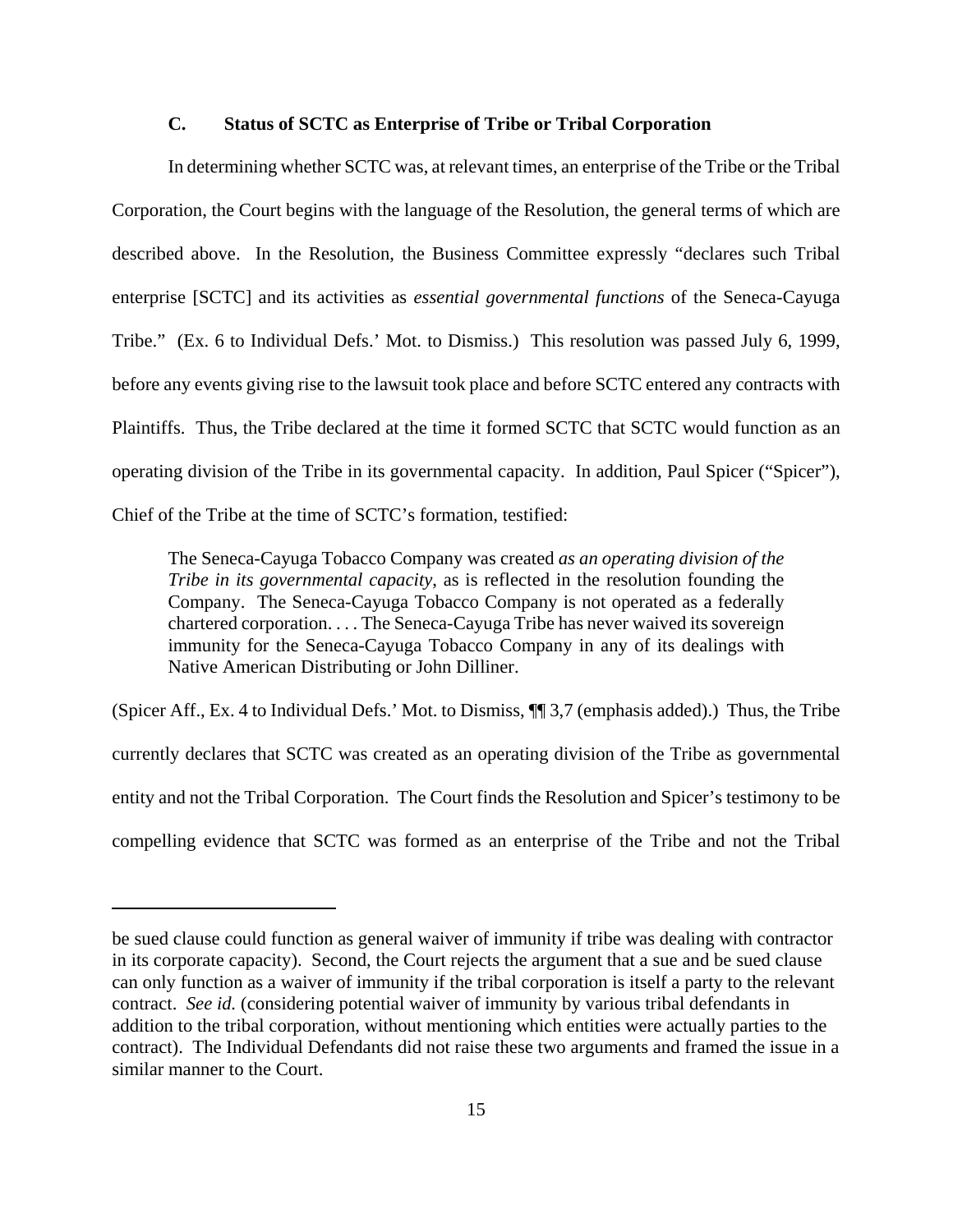Corporation. $11$ 

Plaintiffs make several arguments and offer their own evidence in an attempt to overcome the language in the Resolution. First, Plaintiffs point to the fact that the Tribe and the Tribal Corporation have the same name and are both run by the Business Committee. Plaintiffs argue that, in entering contracts with an "enterprise of the Seneca-Cayuga Tribe of Oklahoma," they dealt with an enterprise of the *corporate* "Seneca-Cayuga Tribe of Oklahoma" and not an enterprise of the *constitutional* "Seneca-Cayuga Tribe of Oklahoma." Identical names being given to a tribal governmental organization (formed pursuant to § 476) and a tribal corporation (formed pursuant to § 477) appears to be somewhat unique to the Seneca-Cayuga Tribe. *Cf. Ramey Constr. Co.*, 673 F.3d at 320 (noting district court's finding that plaintiff had dealt with Mescalero Apache Tribe rather than Mescalero Apache Tribe, Inc.); *S. Unique. Ltd.,* 674 P.2d at 1381-82 (addressing issue of whether sub-entity was enterprise of the tribal corporation known as "Gila River Pima-Maricopa Indian Community" or the constitutional organization of the tribe known as "Gila River Indian Community"). Thus, more so than in other cases, Plaintiffs had reason to be confused as to whether, in entering contracts with an enterprise of the Seneca-Cayuga Tribe of Oklahoma, it was actually

 $11$  In further support of its position that SCTC is a not an enterprise of the Tribal Corporation, SCTC offered testimony that the Tribal Corporation is a mere "shell." (*See* Unsworn Decl. of Paul Spicer ("Spicer Decl."), Ex. E to SCTC's Reply in Support of Mot. to Dismiss, ¶ 7 ("For at least the last 41 years, the chartered corporation has existed only on the paper issued to the tribe by the federal government.").) Countering this evidence, Plaintiffs submitted a tribal resolution signed by Spicer on June 3, 2006, which invoked authority of the Corporate Charter in suspending tribal voting rights of a tribal councilperson. (*See* Resolution #31-060306, Ex. 1 to Plfs.' Surreply in Opp. to SCTC's Mot. to Dismiss; *see also* 11/17/06 Tr. of Prelim. Inj. Hrg., Ex. 1 to Plfs.' Supplementation of Record in Opp. to SCTC's Mot. to Dismiss (wherein legal counsel for the Tribe invoked the Corporate Charter as the authority for revocation of voting rights).) For purposes of resolving these motions to dismiss, the Court assumes the Tribal Corporation is an existing and active entity.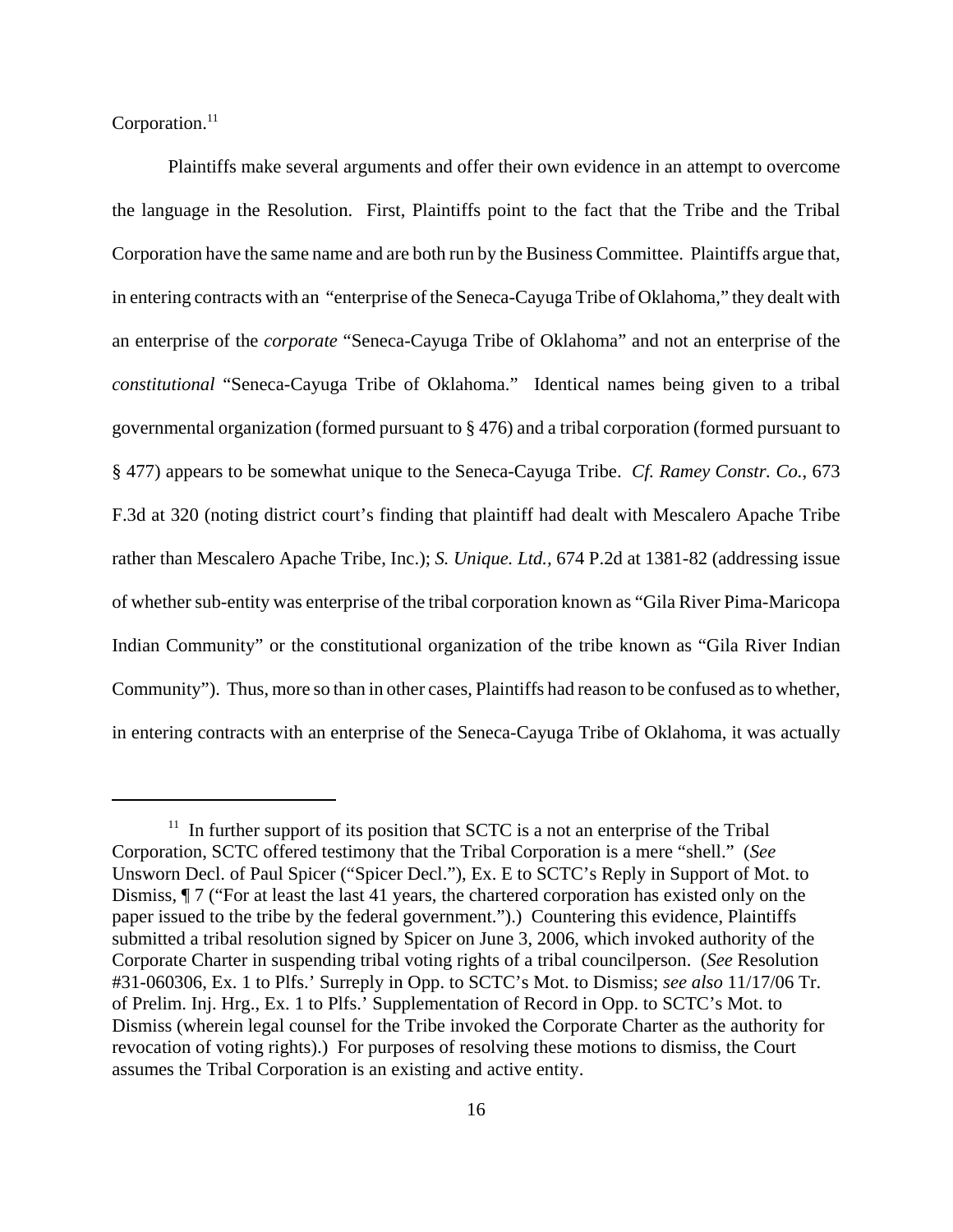entering contracts with a governmental tribal entity or a corporate tribal entity. However, the Resolution in this case expressly declares all acts of the tobacco company to be essential "governmental" functions of the Tribe, indicating that SCTC functions as an entity of the Tribe and not the Tribal Corporation. *See generally S. Unique Ltd.,* 674 P.2d at 1379 (reasoning that language in "Plan of Operation" of tribal enterprise indicated that enterprise was a subordinate economic organization of the tribe). Further, the Resolution makes clear that, in passing the Resolution, the Business Committee was acting pursuant to its powers under the Tribal Constitution, thereby supporting the conclusion that SCTC is an entity of the Tribe instead of the Tribal Corporation. (*See* Resolution, Ex. 6 to Individual Defs.' Mot. to Dismiss (stating that the Business Committee is "empowered to act in behalf of the Tribe under Article VI of the Constitution and By-Laws").)

One court has stated that, even where there is some confusion caused by the names of the two entities, the corporate and constitutional tribal entities remain separate entities for purposes of the sovereign immunity analysis. *S. Unique Ltd.,* 674 P.2d at 1381-82 (noting that "some confusion results from the use of the identifying word 'Community' in both the Corporate Charter . . . and the Constitution and Bylaws," but holding that they remained separate entities). This same court found that a sue and be sued clause in a tribal corporate charter "has application only to transactions where the Indian Corporation is *clearly* acting in its capacity as a business corporation pursuant to [Section 477]." *Id.* at 384-85 (emphasis added). Due to the language in the Resolution, which was in existence at the time of all relevant events giving rise to Plaintiffs' claims, the Court cannot find that SCTC was "clearly" functioning as an entity of the Tribal Corporation. The waiver of immunity in the Corporate Charter must be strictly construed, *see Ramey Constr. Corp.*, 673 F.2d at 320, and the Court does not find that the identical names of the Tribe and the Tribal Corporation are sufficient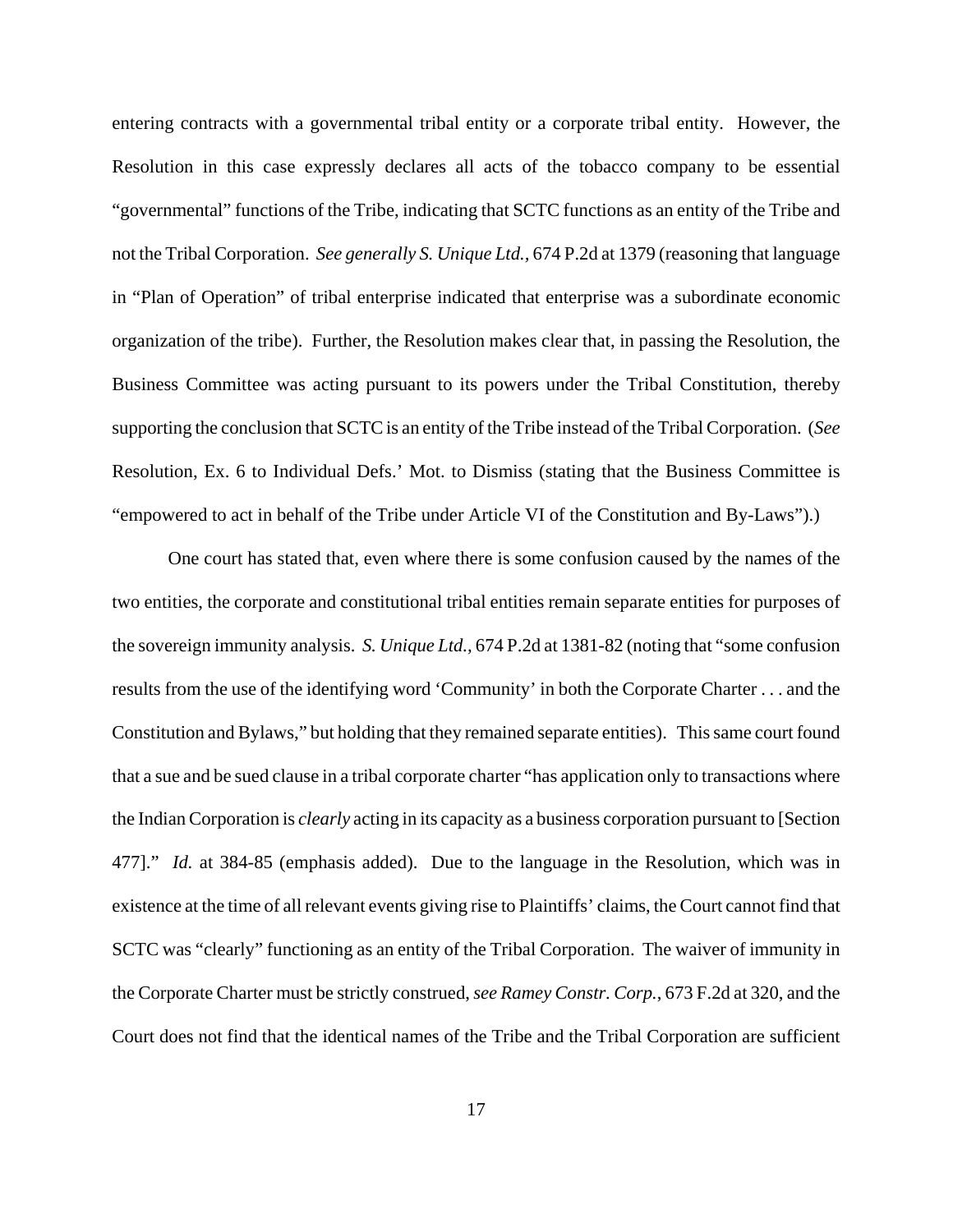to override the express language in the Resolution, which declares SCTC as performing essential "governmental" functions.

Second, Plaintiffs argue that SCTC was an entity of the Tribal Corporation because, notwithstanding language in the Resolution to the contrary, SCTC performed purely commercial activities rather than governmental activities. There can be no question that SCTC, an international distributor of tobacco products, was a commercial enterprise. However, the fact that a tribe is "engaged in an enterprise private or commercial in character, rather than governmental, is not material" because "[t]o construe the immunity to suit as not applying to suits on liabilities arising out of private transactions would defeat the very purpose of Congress in not relaxing the immunity, namely, the protection of the interests and property of the tribes and the individual Indians."

*Maryland Cas. Co. v. Citizens Nat'l Bank*, 361 F.2d 517, 521-22 (5th Cir. 1966); *S. Unique Ltd.,* 674 P.2d at 1382 ("The distinction to be made is not between commercial and governmental functions in order to determine the availability of the defense of tribal sovereign immunity."). The constitutional organization of a tribe is capable of operating a commercial venture, just like a tribal corporation. *See S. Unique Ltd.,* 674 P.2d at 1382. In fact, the Department of Interior has expressly recognized that a tribal governmental organization has broad or broader economic powers than a tribal corporation:

Ordinarily it is safe to assume that a transaction of a so-called "organized tribe" is a transaction of the tribal municipal corporation [acting pursuant to section 16], which may have as broad or broader economic powers as its business corporation counterpart [acting pursuant to section 17]. Unless documentary evidence such as a conveyance to the business corporation or contractual agreement, by resolution or otherwise, gives the business corporation an agency or proprietary relationship to certain property, it can be assumed that the corporation is not directly involved.

*Id.* (citing Timber as a Capital Asset of the Blackfeet Tribe, Opinion No. M-36545 (Dec. 16, 1958)).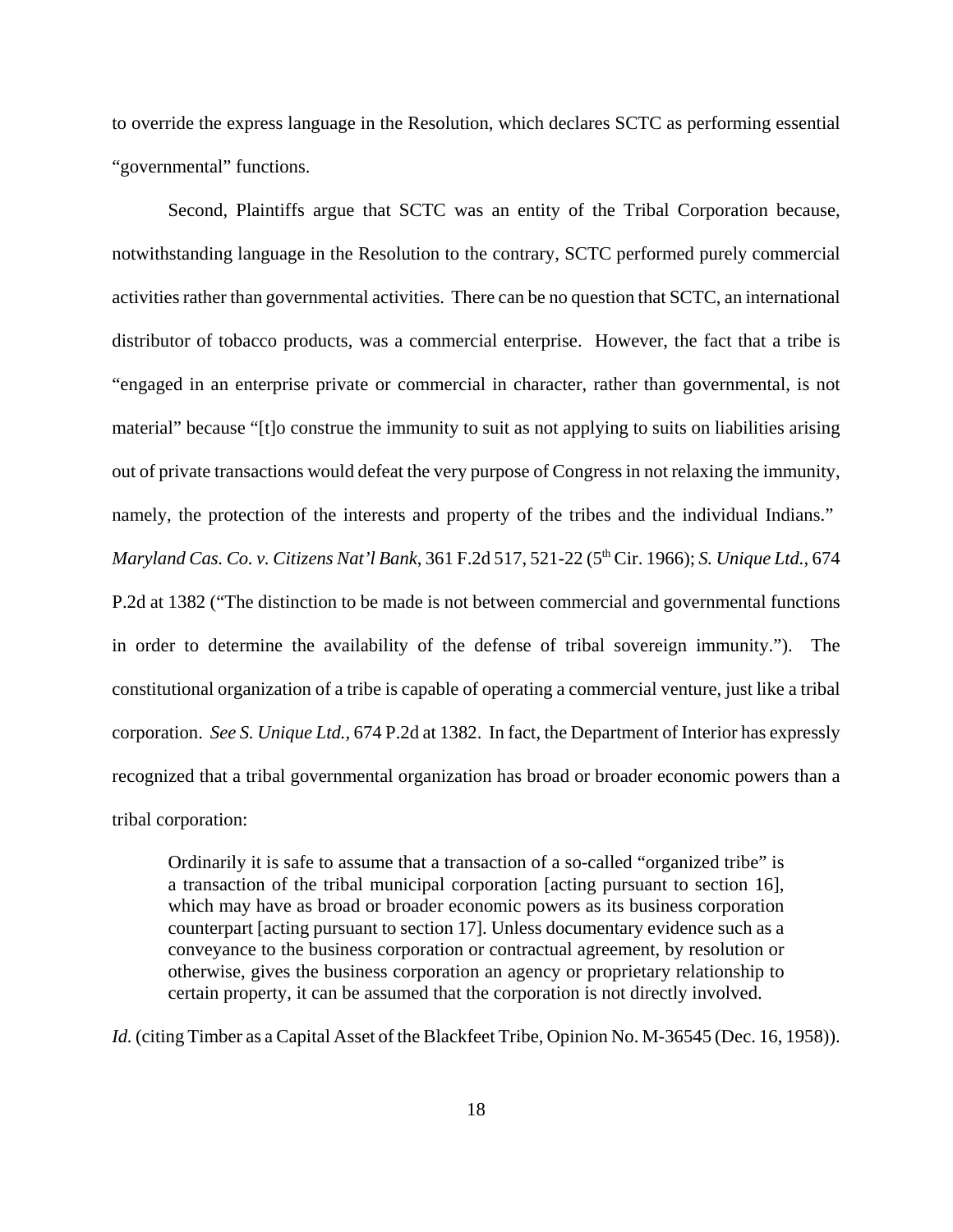Thus, the fact that SCTC is a commercial enterprise does not inform the question of whether SCTC functioned as an entity of the Tribe or the Tribal Corporation. In fact, the Department of Interior has indicated that, when dealing with an ambiguously named tribal enterprise that is involved in a commercial activity, other parties should "assume" they are dealing with the tribe as a governmental organization. *See id.*

Third, Plaintiff Dilliner makes allegations regarding the reasonableness of his belief that, in dealing with SCTC, he dealt with the Tribal Corporation. Specifically, he alleges, *inter alia*, that (1) he was aware that another company that had done business with SCTC had sued SCTC in federal court and the case was not dismissed; (2) he was aware that SCTC was not successful in challenging the "Tobacco Master Settlement Agreement" on sovereignty grounds; (3) he was never shown a copy of the Resolution declaring that SCTC was created to perform essential governmental functions; and (4) Wood, SCTC Plant Manager at relevant times, represented that a waiver of immunity was not necessary. (*See* First Dilliner Aff., Ex. 2 to Plfs.' Resp. to Individual Defs.' Mot. to Dismiss,  $\P\P$  2-3.)

To the extent Dilliner argues he formed a "reasonable belief" that he was dealing with a Tribal Corporation and was therefore unaware he was dealing with an immune tribal entity, such argument is simply irrelevant in the context of tribal sovereign immunity. The Supreme Court has made clear that tribal sovereign immunity, "[i]n this economic context, . . . can harm those who are unaware that they are dealing with a tribe, who do not know of tribal immunity, or who have no choice in the matter, as in the case of tort victims." *Kiowa Tribe of Okla.*, 523 U.S. at 758 (citations omitted). This case is somewhat unique in that Dilliner was not a third party who was *unaware* of the doctrine of tribal immunity. Instead, he alleges he was highly aware of the possible application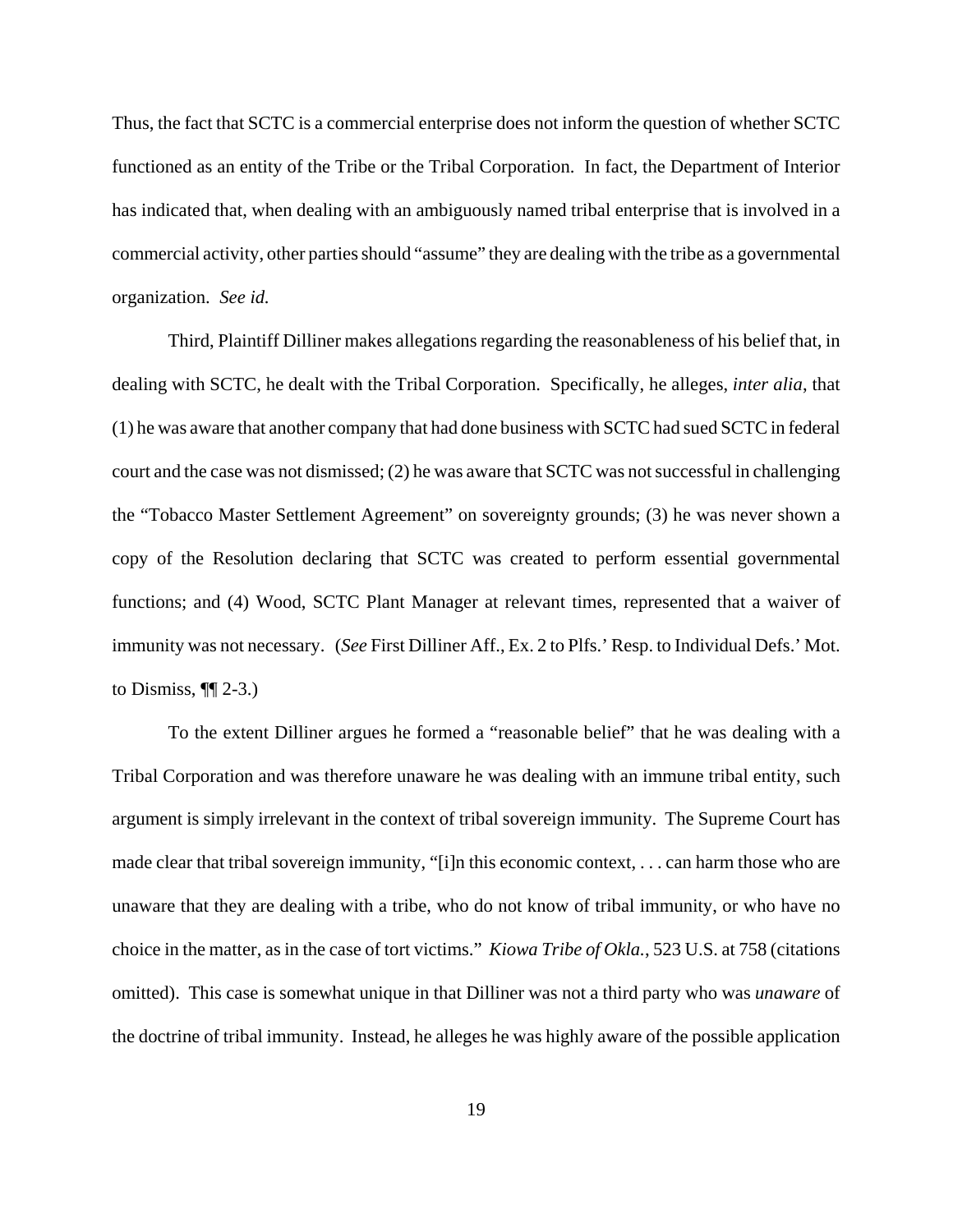of tribal immunity, inquired about it, and was told by Wood that Plaintiffs did not need additional waivers of sovereign immunity beyond those in the Corporate Charter. However, the Court is unaware of any case applying "estoppel" or any other equitable doctrine to bar application of sovereign immunity. Instead, the Tenth Circuit has specifically cautioned that the "unequivocally expressed" standard for waiver of immunity is not to be flexibly applied and that courts may not find a waiver of immunity based on "perceived inequities arising from the assertion of immunity, or the unique context of a case." *See Ramey Constr. Co.*, 673 F.2d at 1267. This is true even if application of sovereign immunity leaves a party without any judicial remedy. *Id.* at 1266 n.8. Accordingly, the Court rejects Plaintiffs' arguments urging the Court to find a waiver of immunity based on the reasonableness of Dilliner's beliefs that he dealt with the Tribal Corporation or the inequities arising from alleged misrepresentations of Wood.

Dilliner further alleges, in the nature of a fairness argument, that he has observed that the Business Committee's "practice is to assume the status of a Tribe when it suits their immediate purpose, or the status of a business corporation, if that better suits their immediate purpose." (*See* Second Dilliner Aff., Ex. 3 to Plfs.' Resp. To SCTC Mot. to Dismiss.) Dilliner alleges that, because the Tribe and the Tribal Corporation have the same name, the Tribe is able to abuse its powers by asserting sovereign immunity after the fact only when it suits its purposes. Even assuming this type of consideration is appropriate in analyzing whether a waiver has occurred, which it is not, after-thefact classification is not what occurred in this case. Upon the initial formation of SCTC, the Business Committee declared the activities of SCTC to be essential "governmental" functions. In the Court's view, the Business Committee made an election that the tobacco company would be an entity of the governmental organization of the Tribe and not the Tribal Corporation. If the Tribe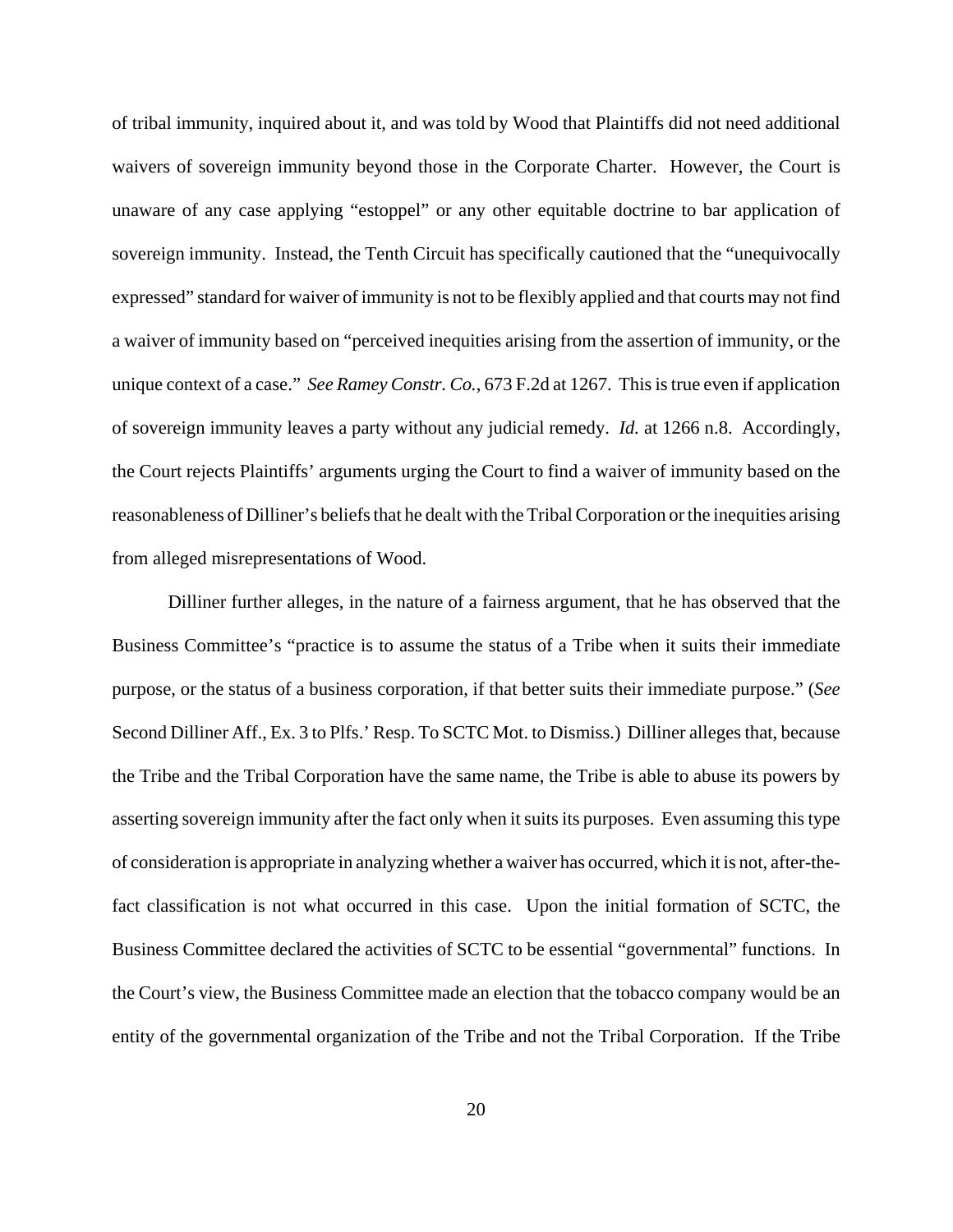were now before the Court arguing that SCTC was an entity of the Tribal Corporation, it would face an uphill battle based on the express declaration in the Resolution.

Fourth, Plaintiffs offered testimony of Riggs, a founding member of H&R, to show that the Business Committee's declaration of SCTC as a "governmental" organization was simply a fiction. According to Riggs, H&R was formed after Spicer, then Chief of the Tribe, approached investors about building a tobacco factory on Indian trust lands. (*See* Riggs Aff., Ex. 1 to Plfs.' Sur-Reply in Opp. to Individual Defs.' Mot. to Dismiss, ¶ 2.) Because the Tribe had insufficient funds to build, equip, and operate the tobacco factory, Spicer needed H&R to provide start-up capital and management expertise. (*Id.*) H&R agreed to fund, equip, and operate the tobacco factory in a vacant building located on Tribal land and split the profits with the Tribe. (*Id.*) According to Riggs, at the inception of SCTC and through early 2002, the Tribe had virtually no involvement with SCTC and did not operate or manage it. (*Id.* ¶ 7.) During "early 2002," when profits started reaching \$1 million per month, the Tribe demanded that  $H\&R$  relinquish its interest in the business or the factory would be closed, since the Tribe controlled the land where the factory was located. (*Id.* ¶¶ 6, 8.) H&R and the Tribe litigated their dispute and reached a settlement. (*Id.* ¶ 6*.*)

Plaintiffs contend that Riggs' testimony, set forth above, as well as the testimony of Robert June ("June"), the original Plant Manager of SCTC, (*see* Aff. of Robert June, Ex. 2 to Plfs.' Sur-Reply in Opp. to Individual Defs.' Mot. to Dismiss), "paint a picture of a passive business involvement by the Tribe in a tobacco factory that was entirely funded, built, operated, and managed by non-Indians during the relevant time period." (Plfs.' Sur-Reply in Opp. to Individual Defs.' Mot. to Dismiss 8.) However, the Court finds that whether the Tribe was passively or actively involved is not important to the question of whether SCTC waived immunity by virtue of the Sue and Be Sued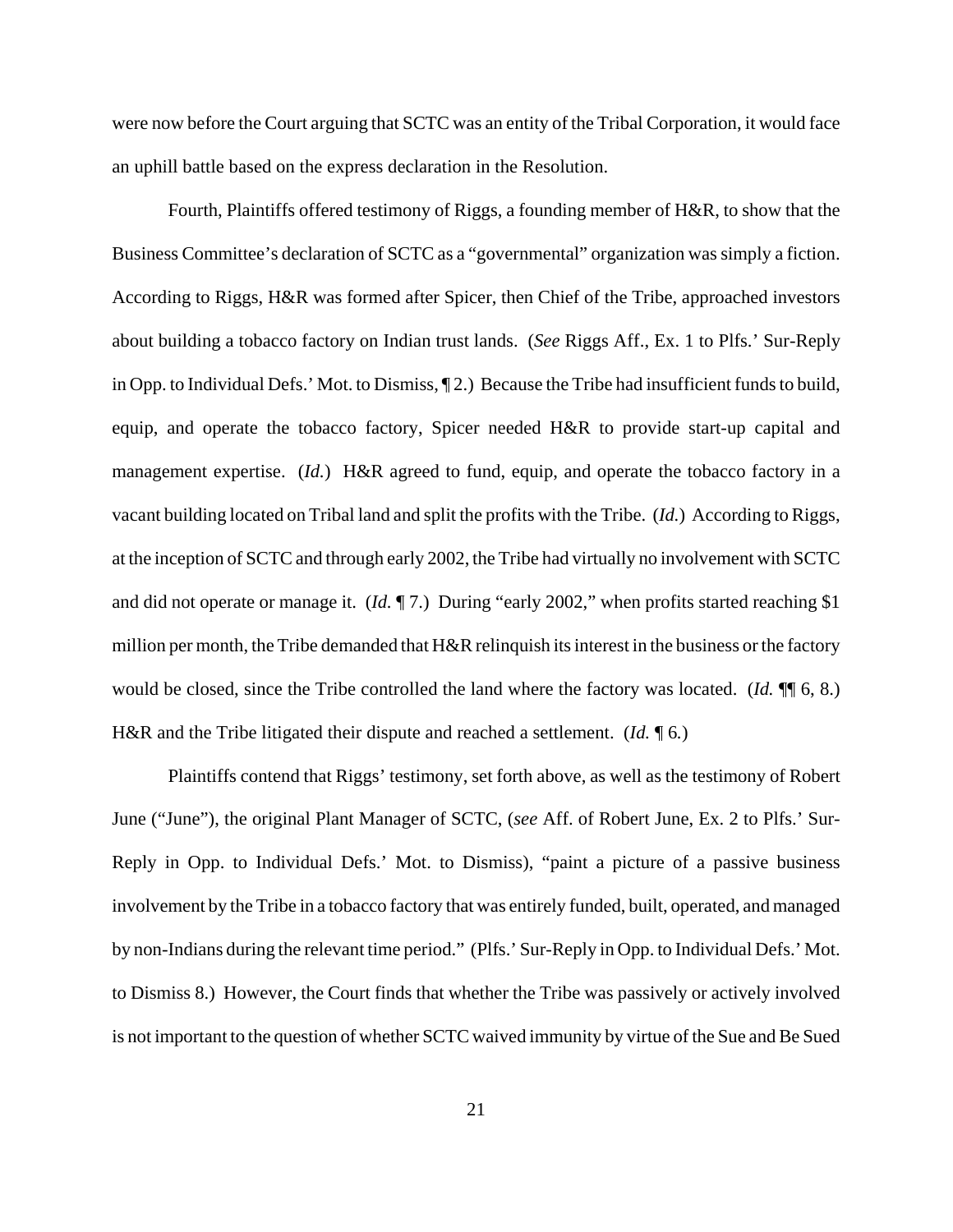Clause in the Corporate Charter. The testimony of Riggs and June is undisputed, and the Court has no reason to doubt that the Tribe initially played a minimal role in the operation of SCTC. Nonetheless, SCTC is located on tribal land and was expressly formed by the Business Committee as a "tribal enterprise." There can be no doubt that the Tribe significantly benefited from SCTC's commercial endeavors and that SCTC is the type of entity capable of being clothed with the sovereign immunity of the Tribe. Therefore, Riggs' and June's testimony is not relevant to the issue of waiver.

Finally, in light of the cumulative evidence explained above, Plaintiffs make several policy arguments against a finding of waiver of immunity in this case. (*See, e.g*., Plfs.' Resp. to SCTC's Mot. to Dismiss ("The purpose [of tribal immunity] is not served, however, when a sophisticated, multi-million dollar tobacco company cynically uses tribal sovereign immunity as a shield to protect itself from prosecution for illegal business conduct, rather than a shield to protect limited . . . tribal resources."). While Plaintiffs make some compelling arguments that tribal immunity is not, in this case, furthering the policy goals originally intended by Congress, the Tenth Circuit has clearly indicated that "policy concerns" have no place in the sovereign immunity analysis. *See Ramey Constr. Co.*, 673 F.2d at 1267. The Court has no authority to find a waiver of immunity based on policy concerns regarding whether Congress' intent is being furthered in a given case.

The Court concludes that the Resolution clearly declares SCTC to be an enterprise of the Tribe and not the Tribal Corporation, such that the Sue and Be Sued Clause in the Corporate Charter does not constitute an explicit waiver of SCTC's sovereign immunity, either in its dealings with Plaintiffs or in its actions forming the basis of the allegations in the second cause of action alleging conspiracies in restraint of trade. Several aspects of this case - including the fact that the Tribe and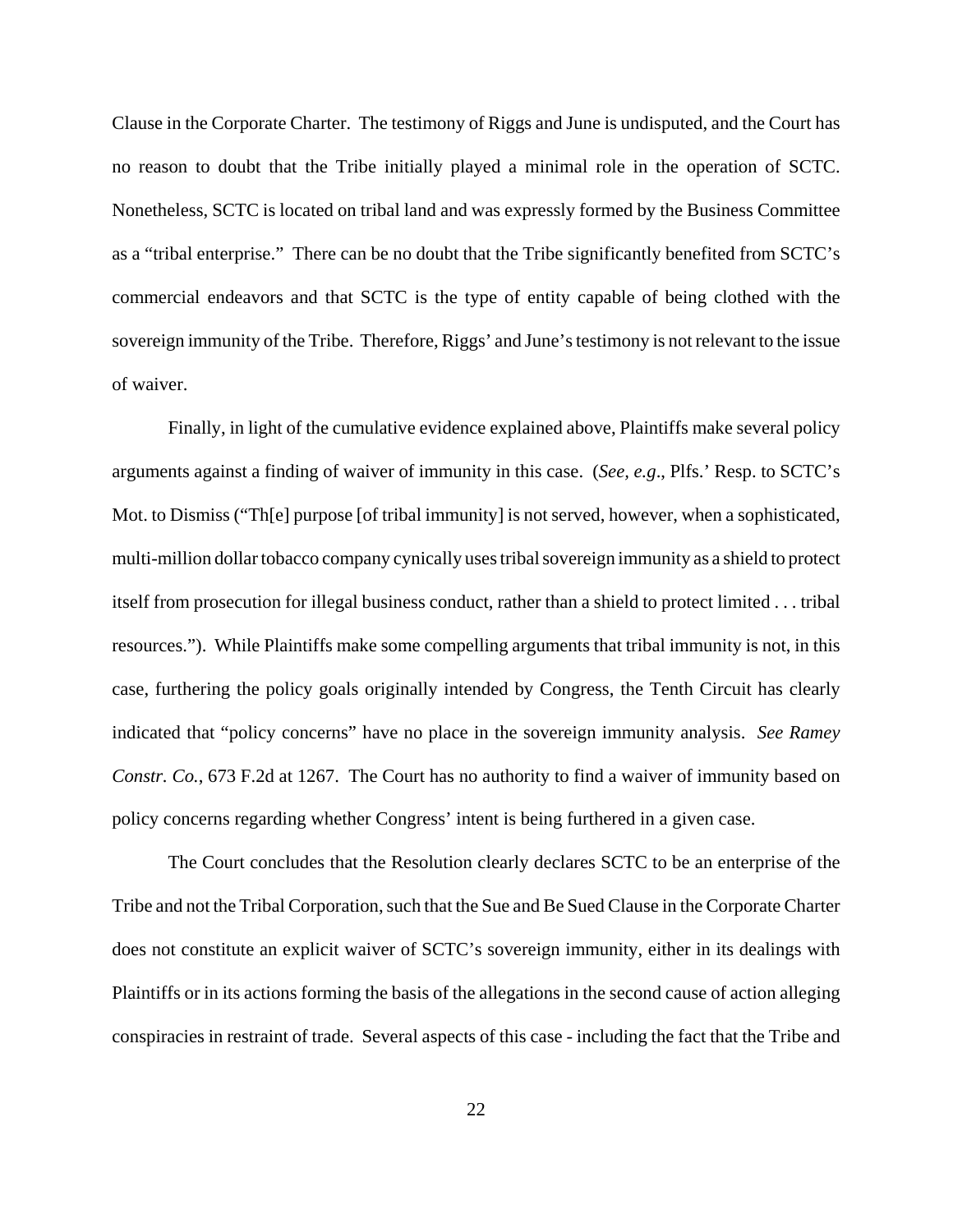Tribal Corporation have the same name, the alleged representation by Wood that Plaintiffs did not need a waiver of immunity, the alleged initial lack of tribal involvement in managing SCTC, and the lack of an alternative judicial remedy - seem to render this a harsh result. However, it is not this Court's role to revisit established legal principles or to ignore the requirement of an express waiver of immunity based on perceived inequities. *See Am. Indian Agric. Credit Consortium, Inc. v. Standing Rock Sioux Tribe*, 780 F.2d 1379 (8<sup>th</sup> Cir. 1985) ("If injustice has been worked in this case, it is not the rigid express waiver standard that bears the blame, but the doctrine of sovereign immunity itself. But it is too late in the day, and certainly beyond the competence of this court, to take issue with a doctrine so well-established."). Accordingly, SCTC is immune from suit on the breach of contract claims and the "civil conspiracy" claims, which the Court has construed as claims arising under the Sherman Act.

# **V. Sovereign Immunity of Individual Defendants**

The protection of tribal sovereign immunity "extends to individuals acting in their representative capacity and within the scope of their authority." *Hardin v. White Mountain Apache Tribe*, 779 F.2d 476, 479 (9<sup>th</sup> Cir. 1985); *see also Dry v. United States*, 235 F.3d 1249, 1253 (10<sup>th</sup> Cir. 2000) ("[S]uits against tribes or tribal officials in their official capacity 'are barred in the absence of an unequivocally expressed waiver by the tribe or abrogation by Congress.'"). In contrast, "sovereign immunity does not extend to an official when the official is acting as an individual or outside the scope of those powers that have been delegated to him." *Tenneco Oil Co. v. Sac and Fox Tribe of Indians of Okla.*, 725 F.2d 572, 576 n.1 ( $10<sup>th</sup>$  Cir. 1984). In this case, the Individual Defendants sued by Plaintiffs are Howard, past Chief of the Tribe; Lockamy, former General Manager of SCTC; and Wood, former Plant Manager of SCTC. The Individual Defendants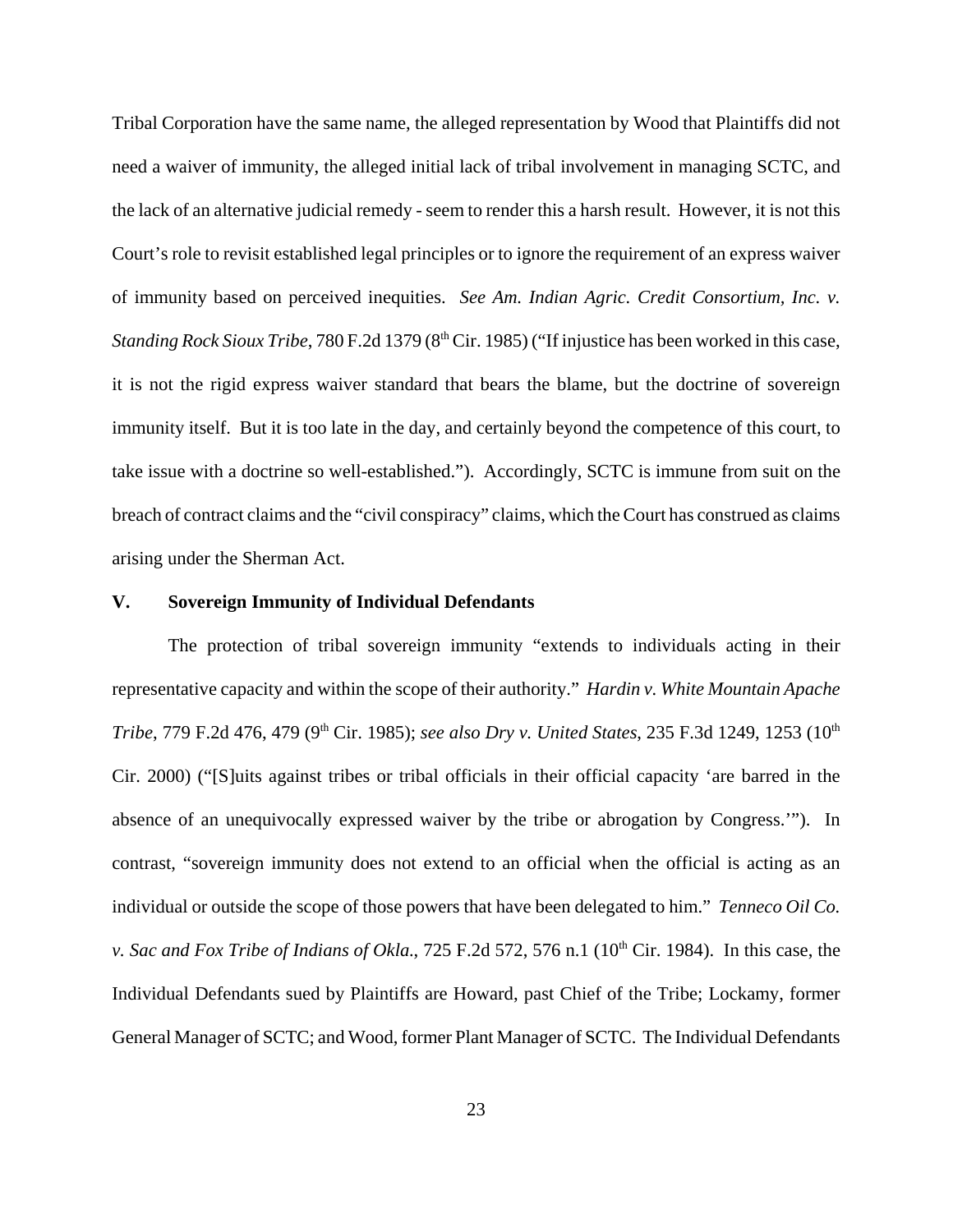are expressly sued as "individuals" and in their "individual capacities." (*See* Compl. Caption & ¶¶ 32-33.)

Plaintiffs contend that all Individual Defendants acted outside the scope of their authority in committing the actions set forth in the Complaint, such that tribal immunity does not attach to their actions. Specifically, Plaintiffs argue that "the Tribe is not capable of bestowing power on individuals to engage in a civil conspiracy or violate the Sherman Act . . ., nor were such powers delegated to them by the Tribe." (Plfs.' Resp. to Individual Defs.' Mot. to Dismiss 15.) However, Plaintiffs' argument - that the Individual Defendants acted outside the scope of authority because the Complaint alleges wrongful actions - has been expressly rejected by the Tenth Circuit and other courts. *See Tenneco Oil Co.*, 725 F.2d at 576 ("Merely being wrong or otherwise actionable does not take an action outside the scope of immunity."); *State of Okla. ex rel. Okla. Tax Comm'n v. Graham*, 822 F.2d 951, 956-57 (10<sup>th</sup> Cir. 1987) (rejecting argument that tribal employee acted outside the scope of authority merely because petition alleged that employee failed to comply with state law); *Frazier v. Turning Stone Casino*, 254 F. Supp. 2d 295, 307 (N.D.N.Y. 2003) (rejecting plaintiffs' argument that, because Indian tribe could not lawfully bestow upon individual defendants the authority to violate state misappropriation laws, individual defendants were subject to suit in their individual capacities); *Bassett v. Mashantucket Pequot Museum & Research Ctr., Inc.*, 221 F. Supp. 2d 271, 281 (D. Conn. 2002) ("[I]t is insufficient for the plaintiffs merely to allege that [the individual defendants] violated state and federal law in order to state a claim that [they] acted beyond the scope of their authority; it would be tantamount to eliminating tribal immunity from damages actions because a plaintiff must always allege a wrong in order to state a claim for relief."). Instead, a tribal official, even if sued in an individual capacity, is only stripped of tribal immunity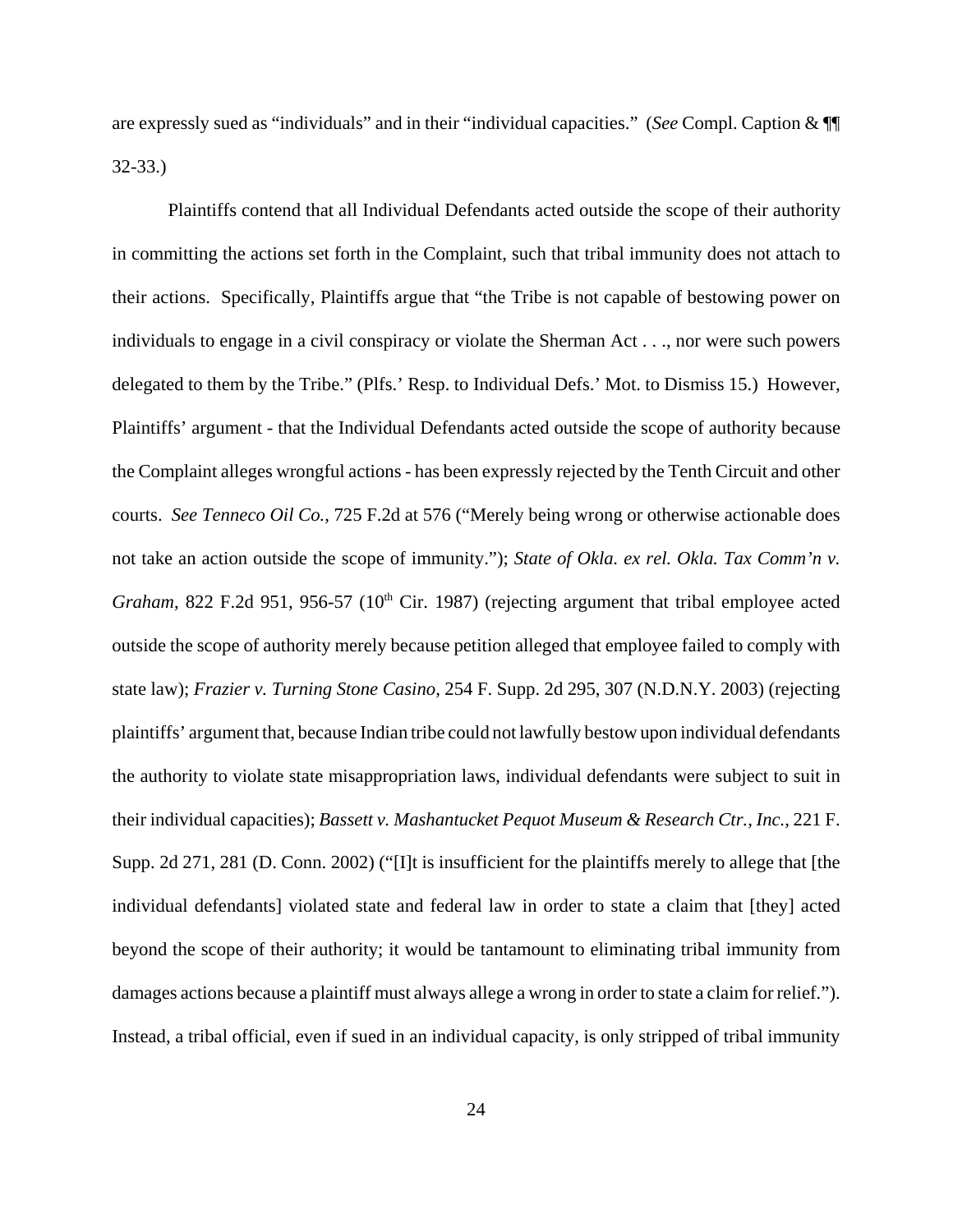when he acts "without any colorable claim of authority." *Bassett*, 221 F. Supp. 2d at 281; *see also Frazier*, 254 F. Supp. 2d at 310.

Based on review of the Complaint, it is clear that all allegations against the Individual Defendants relate to decisions made and actions taken by them as the "principal managers" of SCTC, an immune tribal enterprise. (*See, e.g., Compl.* ¶ 12 ("SCTC, under the direction of its principal managers, Howard Lockamy, and Wood, has repeatedly, intentionally and systematically breached the Agreements in many ways."); ¶ 33 ("SCTC, through the actions of its managers, Howard, Lockamy and Wood . . . in their individual capacities, conspired together to engage in unlawful acts by pursuing wholesale tobacco sales to the Muscogee (Creek) Nation on terms that would result in no Oklahoma state tobacco taxes or Oklahoma tobacco escrow payments being made.").) The subject of this lawsuit, and all claims asserted against the Individual Defendants, relate to wrongful actions taken in the course of managing and operating SCTC, which the Court has found to be an enterprise of the Tribe that is protected by immunity. Therefore, the Individual Defendants were acting on behalf of SCTC and were acting at all times with at least a "colorable claim of authority" from the Tribe. *See Frazier*, 254 F. Supp. 2d at 310 (holding that chief executive officer and marketing manager of Indian casino could not be sued in their individual capacities because "Plaintiffs have done nothing more than allege that [they] violated state law" and because complaint asserted they were "acting on behalf of the Oneida Nation and the Casino"); *Bassett,* 221 F. Supp. 2d at 281 (holding that individual defendants who were executive director and projects director of the Mashantucket Pequot Museum & Research Center could not be sued in individual capacities for tortious interference with contract because they acted with "colorable" authority of the tribe); *Romanella v. Hayward*, 933 F. Supp. 163, 167-68 (D. Conn. 1996) (holding that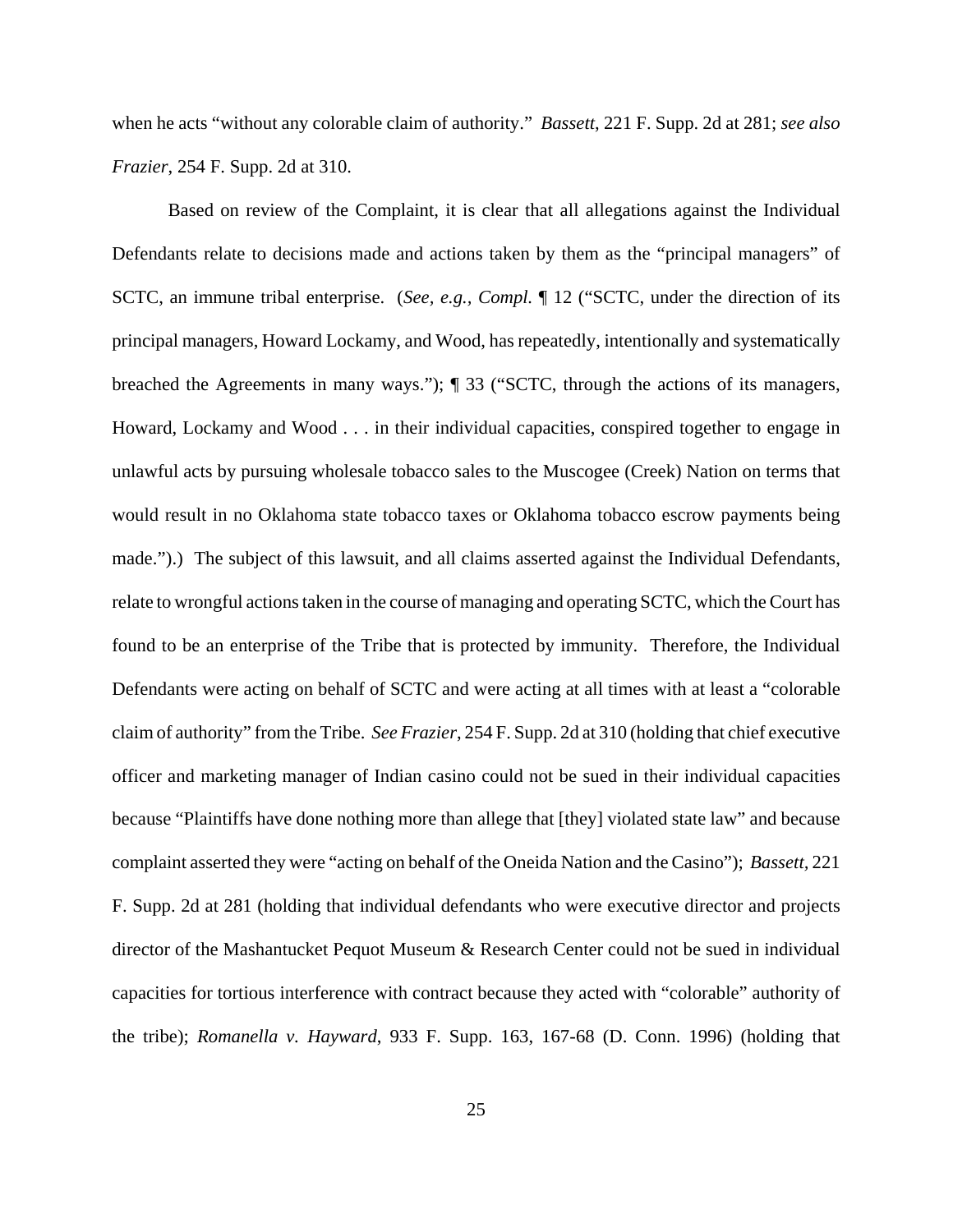negligence claims asserted against tribal officials related directly to performance of their official duties in maintaining parking lots and officials were therefore immune from suit). Accordingly, tribal sovereign immunity extends to the alleged wrongful actions of the Individual Defendants in this case.

Plaintiffs also briefly argue that Individual Defendants Lockamy and Wood are not entitled to sovereign immunity because they were merely employees of SCTC and were not "tribal officials." (*See* Plfs.' Resp. to Individual Defs.' Mot. to Dismiss 15.) However, the Tenth Circuit has extended immunity to a mere "tribal employee" who managed a motel, tobacco shop, and bingo game on behalf of the Chickasaw Nation, indicating that it is not necessary for the individual defendant to be a tribal officer or even a member of the tribe in order for tribal immunity to attach to an individual defendant's actions. *See Graham*, 822 F.2d at 956-57; *see also Bassett*, 221 F. Supp. 2d at 277 (rejecting argument that tribal immunity extends only to high-level officers or officials who are performing governmental functions and holding that tribal immunity extends to all "tribal *employees* acting within their representative capacity and within the scope of their official authority") (emphasis added). Accordingly, the Court finds that Lockamy and Wood's status as SCTC employees, rather than tribal officers or members of the Business Committee, does not change the sovereign immunity analysis.